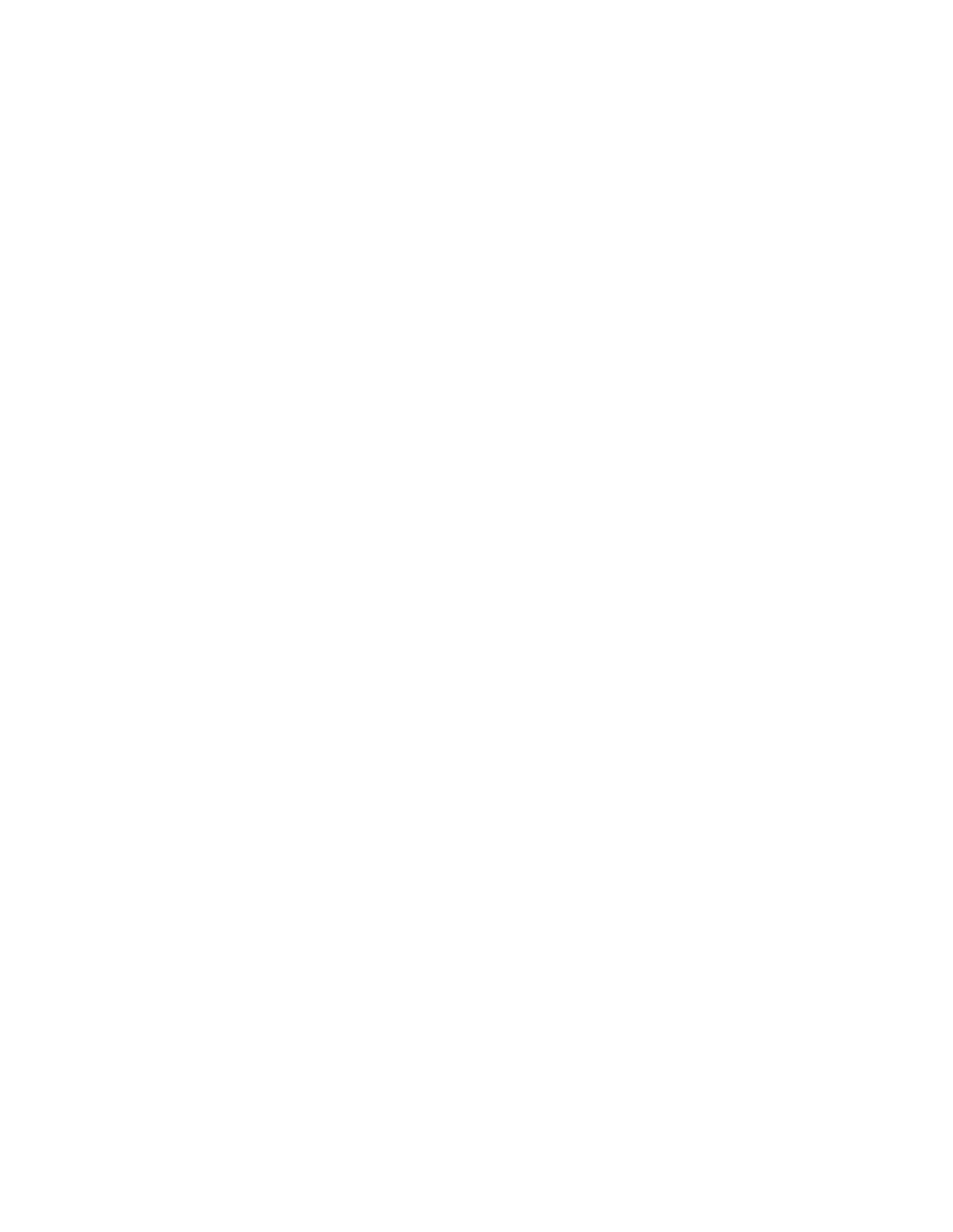

**Prepared in cooperation with the University of Delaware**

# **Continuous Resistivity Profiling and Seismic-Reflection Data Collected in April 2010 From Indian River Bay, Delaware**

By V.A. Cross, J.F. Bratton, H.A. Michael, K.D. Kroeger, Adrian Green, and Emile Bergeron

Open-File Report 2011–1039

**U.S. Department of the Interior U.S. Geological Survey**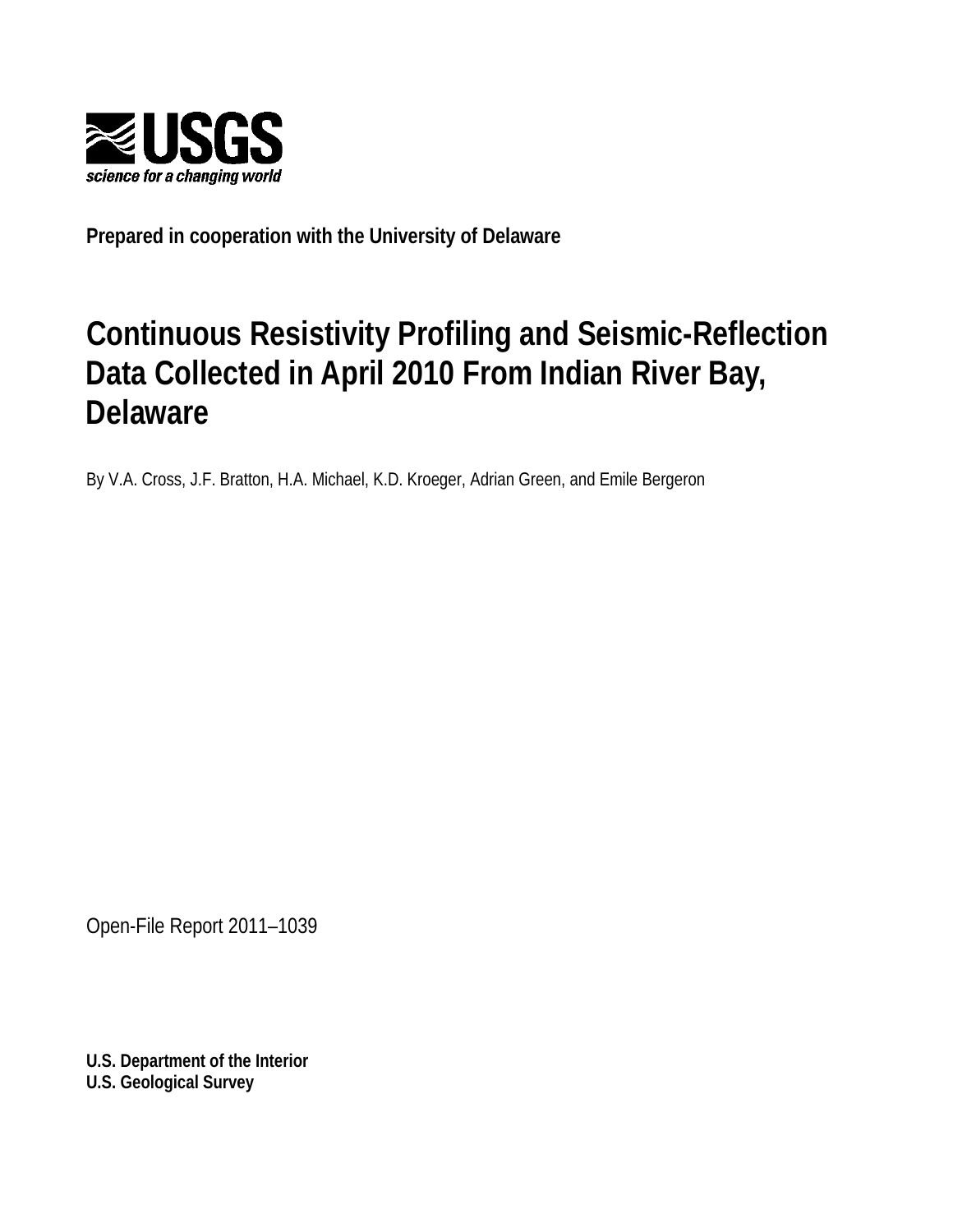#### **U.S. Department of the Interior**

SALLY JEWELL, Secretary

#### **U.S. Geological Survey**

Suzette M. Kimball, Acting Director

U.S. Geological Survey, Reston, Virginia: 2014

For more information on the USGS—the Federal source for science about the Earth, its natural and living resources, natural hazards, and the environment—visit *[http://www.usgs.gov](http://www.usgs.gov/)* or call 1–888–ASK–USGS

For an overview of USGS information products, including maps, imagery, and publications, visit *<http://www.usgs.gov/pubprod>*

To order this and other USGS information products, visit *[http://store.usgs.gov](http://store.usgs.gov/)*

Suggested citation:

Cross, V.A, Bratton, J.F., Michael, H.A., Kroeger, K.D., Green, Adrian, and Bergeron, Emile, 2013, Continuous resistivity profiling and seismic-reflection data collected in April 2010 from Indian River Bay, Delaware: U.S. Geological Survey Open-File Report 2011–1039, 23 p., *[http://dx.doi.org/10.3133/ofr20111039.](http://dx.doi.org/10.3133/ofr20111039)*

Any use of trade, product, or firm names is for descriptive purposes only and does not imply endorsement by the U.S. Government.

Although this information product, for the most part, is in the public domain, it also may contain copyrighted materials as noted in the text. Permission to reproduce copyrighted items must be secured from the copyright owner.

ISSN 2331-1258 (online)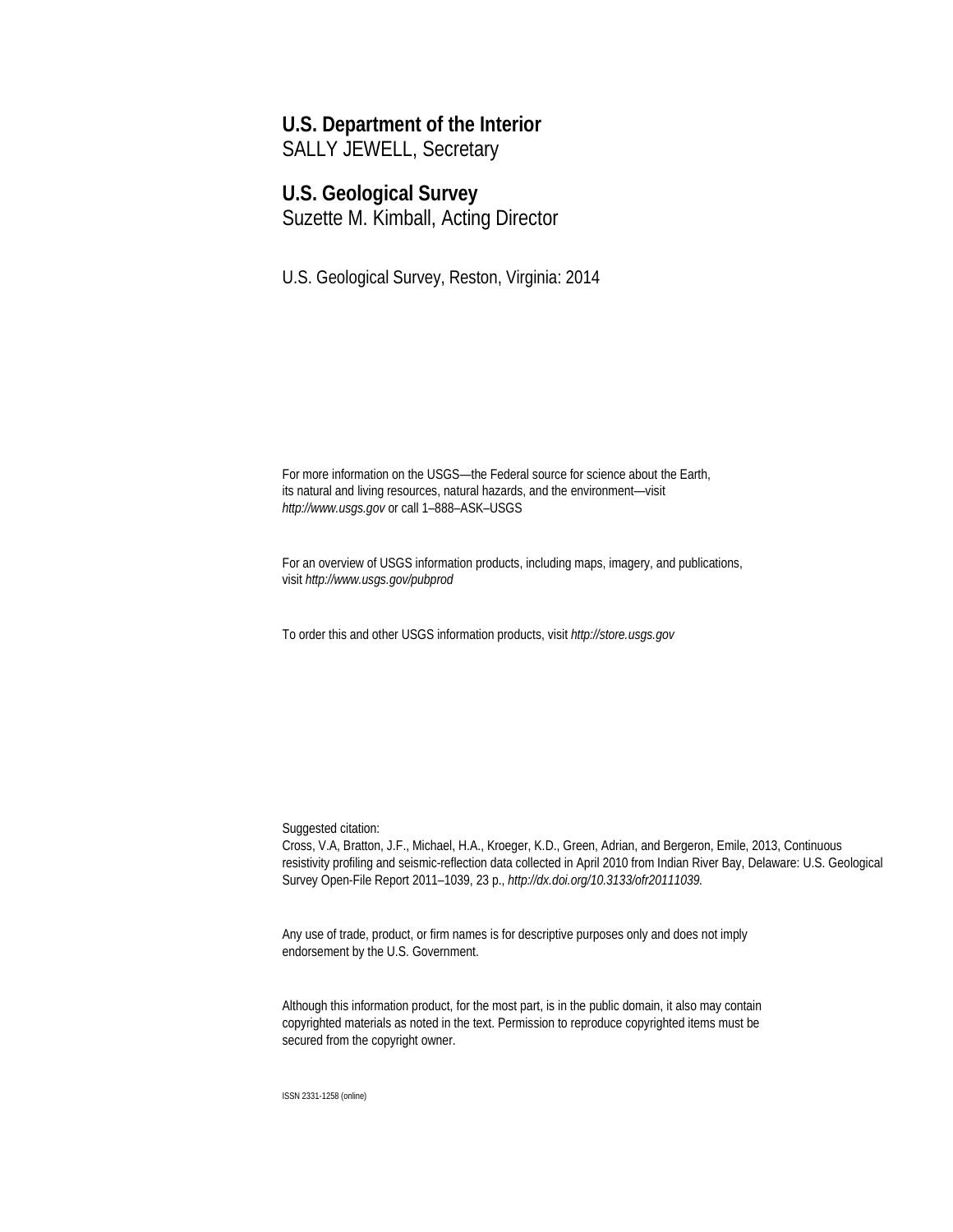## Contents

| Abstract. |  |
|-----------|--|
|           |  |
| Methods.  |  |
|           |  |
|           |  |
|           |  |
|           |  |
|           |  |
|           |  |
|           |  |
|           |  |
|           |  |
|           |  |
|           |  |
|           |  |
|           |  |
|           |  |
|           |  |
|           |  |
|           |  |
|           |  |

## Figures

| 1. | Location map showing the continuous resistivity profiling tracklines of the survey in Indian River Bay,        |      |
|----|----------------------------------------------------------------------------------------------------------------|------|
|    |                                                                                                                | . 16 |
| 2. | Photograph of the continuous resistivity profiling streamer deployed behind the survey boat17                  |      |
| 3. | Photograph of the continuous resistivity profiling data acquisition system in a small survey boat18            |      |
| 4. |                                                                                                                |      |
| 5. | Oblique view of a horizontal slice through a three-dimensional model developed using continuous resistivity    |      |
| 6. | Perspective view from above of continuous resistivity processed data from the shore-parallel surveys           | 21   |
| 7. | Cross-section view of a vertical slice through a three-dimensional model of the continuous resistivity profile | 22   |
| 8. | Chirp seismic-reflection profile collected near the Holts Landing shoreline along the same traverse23          |      |

## **Tables**

| Summary of continuous resistivity profiling survey details |  |
|------------------------------------------------------------|--|
| Summary of seismic survey details                          |  |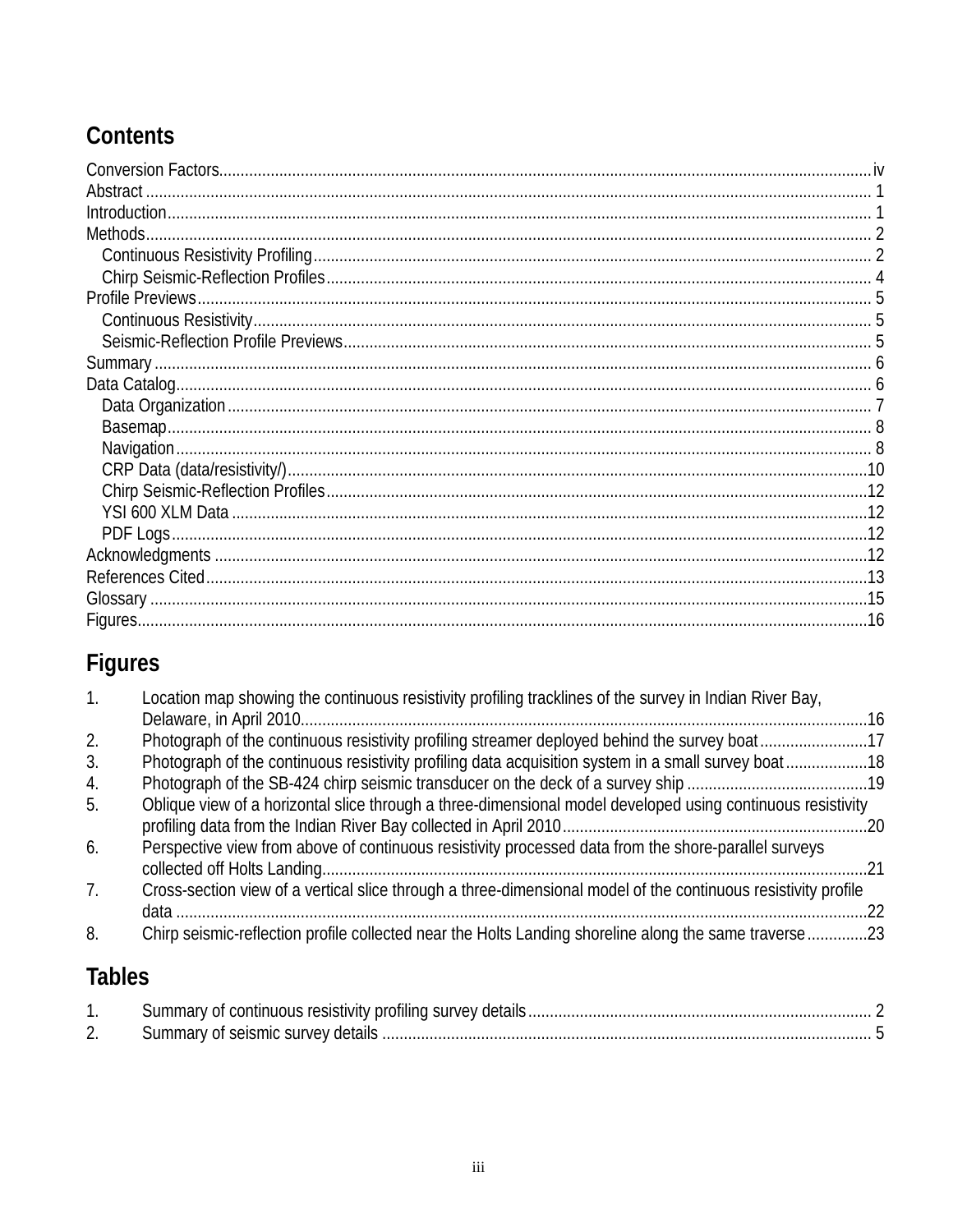## **Conversion Factors**

#### SI to Inch/Pound

| <b>Multiply</b> | By     | To obtain            |
|-----------------|--------|----------------------|
|                 | Length |                      |
| meter (m)       | 3.281  | foot $(ft)$          |
| kilometer (km)  | 0.6214 | mile (mi)            |
| kilometer (km)  | 0.5400 | mile, nautical (nmi) |
| meter (m)       | 1.094  | yard (yd)            |

Temperature in degrees Celsius (°C) may be converted to degrees Fahrenheit (°F) as follows:

 $\degree$ F=(1.8× $\degree$ C)+32

Vertical coordinate information is referenced to the National Geodetic Vertical Datum of 1929 (NGVD29). Horizontal coordinate information for newly collected data is referenced to the World Geodetic System 1984 (WGS84). Basemap data from other sources is kept in its original horizontal datum and is referenced to North American Datum of 1983 (NAD83).

## **Acronyms and Abbreviations**

| AGI         | Advanced Geosciences, Inc. (Austin, Texas)                                                                                  |
|-------------|-----------------------------------------------------------------------------------------------------------------------------|
| CON         | file extension for the AGI file format containing multiple water conductivity values used for data processing               |
| <b>CRP</b>  | continuous resistivity profiling                                                                                            |
| DEP         | file extension for the AGI file format containing depth and temperature information                                         |
| FAQ         | frequently asked question                                                                                                   |
| FGDC        | Federal Geographic Data Committee                                                                                           |
| GeoTIFF     | georeferenced tagged image file format                                                                                      |
| GIS         | geographic information system                                                                                               |
| <b>GPS</b>  | Global Positioning System; also a file extension for navigation acquired with the AGI system                                |
| <b>HTML</b> | hypertext markup language                                                                                                   |
| INI         | file extension for the text file containing the AGI Earth mager 2D processing parameters for the CRP data                   |
| JPEG        | Joint Photographic Experts Group                                                                                            |
| LLT.        | file extension for the AGI format file containing the latitude, longitude, and resistivity values of the processed CRP data |
| NAD83       | North American Datum of 1983                                                                                                |
| <b>PDF</b>  | <b>Portable Document Format</b>                                                                                             |
| R/V         | research vessel                                                                                                             |
| SEG-Y       | Society of Exploration Geophysicists Y format for seismic data                                                              |
| <b>STG</b>  | file extension for the AGI SuperSting resistivity data format                                                               |
| <b>TIFF</b> | Tagged Image File Format                                                                                                    |
| <b>USGS</b> | U.S. Geological Survey                                                                                                      |
| UTM         | Universal Transverse Mercator                                                                                               |
| WGS84       | World Geodetic System of 1984                                                                                               |
| <b>XML</b>  | extensible markup language                                                                                                  |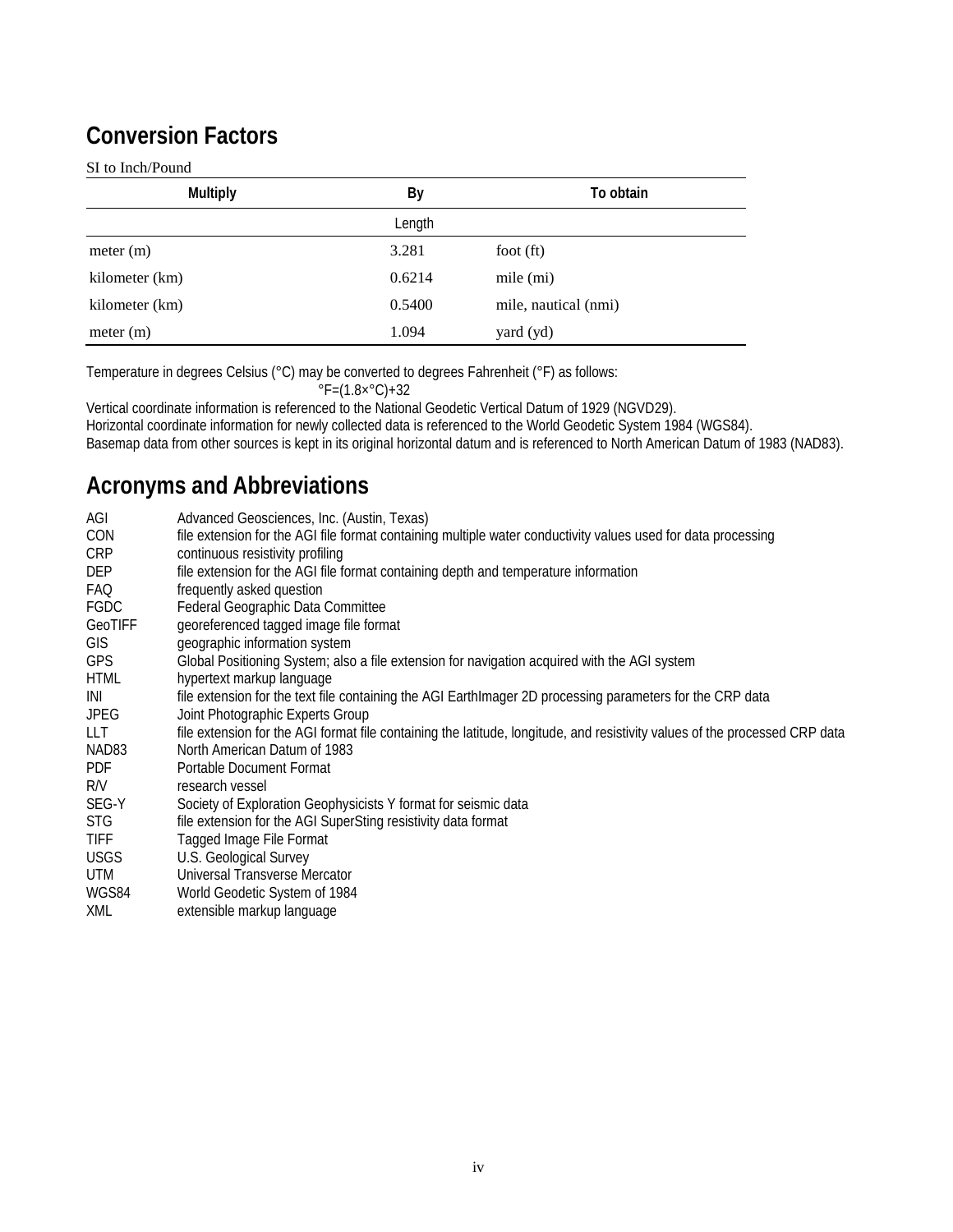# **Continuous Resistivity Profiling and Seismic-Reflection Data Collected in April 2010 From Indian River Bay, Delaware**

By V.A. Cross,<sup>[1](#page-6-0)</sup> J.F. Bratton,<sup>[2](#page-6-1)</sup> H.A. Michael,<sup>[3](#page-6-2)</sup> K.D. Kroeger,<sup>1</sup> Adrian Green,<sup>1</sup> and Emile Bergeron<sup>1</sup>

#### **Abstract**

A geophysical survey to delineate the fresh-saline groundwater interface and associated subbottom sedimentary structures beneath Indian River Bay, Delaware, was carried out in April 2010. This included surveying at higher spatial resolution in the vicinity of a study site at Holts Landing, where intensive onshore and offshore studies were subsequently completed. The total length of continuous resistivity profiling (CRP) survey lines was 145 kilometers (km), with 36 km of chirp seismic lines surveyed around the perimeter of the bay. Medium-resolution CRP surveying was performed using a 50-meter streamer in a baywide grid. Results of the surveying and data inversion showed the presence of many buried paleochannels beneath Indian River Bay that generally extended perpendicular from the shoreline in areas of modern tributaries, tidal creeks, and marshes. An especially wide and deep paleochannel system was imaged in the southeastern part of the bay near White Creek. Many paleochannels also had high-resistivity anomalies corresponding to low-salinity groundwater plumes associated with them, likely due to the presence of fine-grained estuarine mud and peats in the channel fills that act as submarine confining units. Where present, these units allow plumes of low-salinity groundwater that was recharged onshore to move beyond the shoreline, creating a complex fresh-saline groundwater interface in the subsurface. The properties of this interface are important considerations in construction of accurate coastal groundwater flow models. These models are required to help predict how nutrient-rich groundwater, recharged in agricultural watersheds such as this one, makes its way into coastal bays and impacts surface-water quality and estuarine ecosystems.

#### **Introduction**

Indian River Bay, Delaware, is located along the eastern shore of the Delmarva Peninsula. The bay and its watershed have been studied previously by numerous researchers because of its severe eutrophication issues and the identified role of submarine groundwater discharge as a major source of nitrogen delivery (Andres, 1992; Roy F. Weston, Inc., 1994; Delaware Department of Natural Resources and Environmental Control, 1995; Böhlke and Krantz, 2003; Bratton and others, 2004; Krantz and others, 2004; Manheim and others, 2004; Scudlark and others, 2005; Wang and others, 2008). A new multi-investigator project to measure and model elements of the Indian River Bay groundwater system began in 2009.

<sup>&</sup>lt;sup>1</sup>U.S. Geological Survey

<span id="page-6-2"></span><span id="page-6-1"></span><span id="page-6-0"></span><sup>&</sup>lt;sup>2</sup>National Oceanic and Atmospheric Administration

<sup>&</sup>lt;sup>3</sup>University of Delaware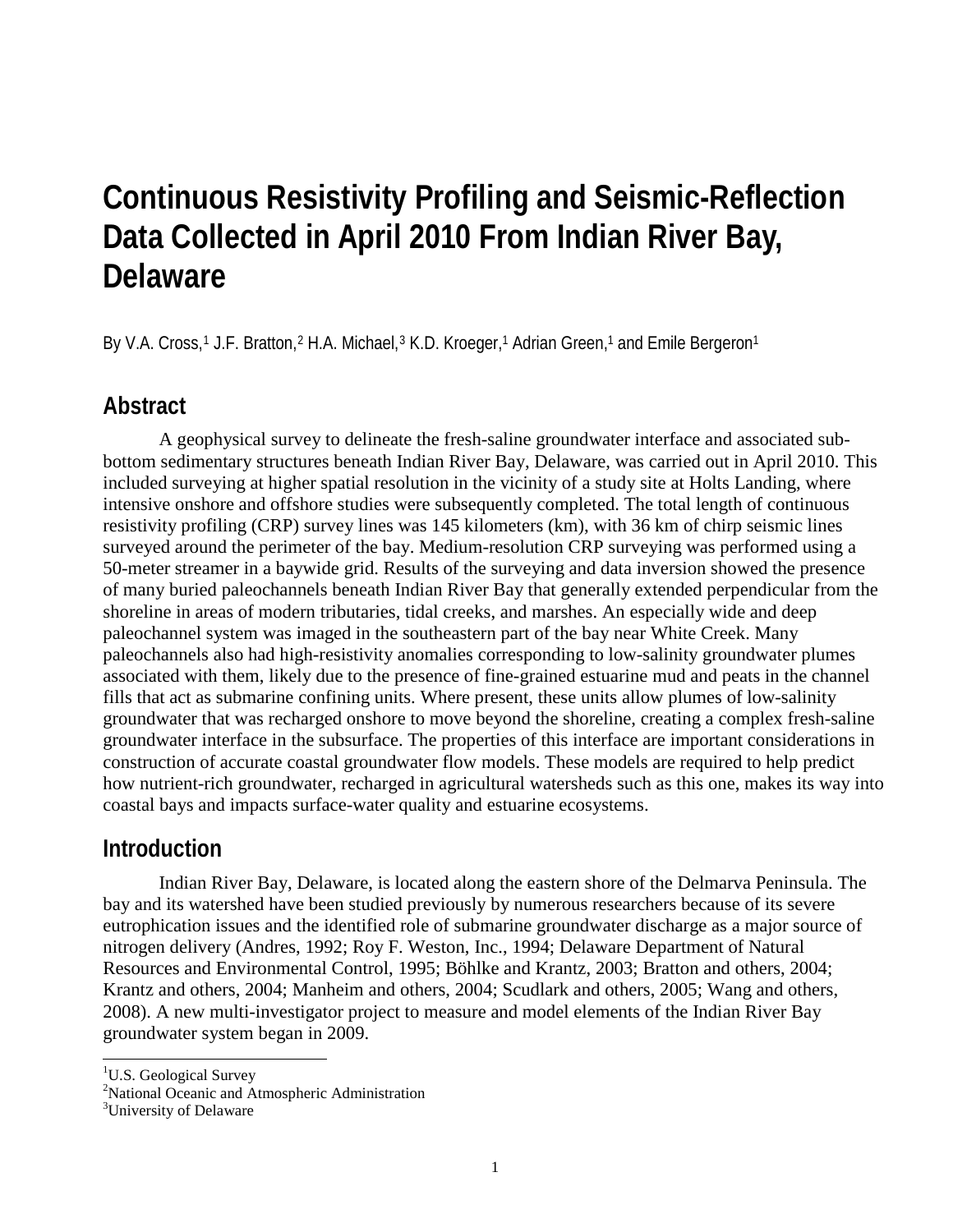From April 13 to 15, 2010, the initial phase of delineation of the fresh-saline groundwater interface and associated sub-bottom sedimentary structures beneath Indian River Bay was performed (fig. 1). The effort included surveying at higher spatial resolution in the vicinity of a study site at Holts Landing along the south-central shoreline of the bay, a location where offshore multi-level wells were later installed and seepage meter studies were performed. Some onshore wells had already been installed at that site by Delaware Geological Survey crews. The total length of continuous resistivity profiling (CRP) survey lines was 154 kilometers (km), with 33 km of coincident chirp seismic-reflection data collected around the perimeter of the bay on the first day of surveying. Medium-resolution CRP surveying was achieved using a 50-meter (m) streamer in a baywide grid (fig. 1). Underway salinity, temperature, and bathymetry measurements were also collected to permit processing and display of CRP data. The maximum tidal range in Indian River Bay during the survey was approximately 1 m; the average water depth was less than 2 m. This report was originally written as a web page report. Certain references in the text, such as file downloads and clickable maps, are only available from those web pages. Previews of continuous resistivity and seismic-reflection profiles are only available from the web pages.

### **Methods**

Data collection and processing methods are described here for continuous resistivity profiling (CRP) data and chirp seismic-reflection data collected aboard the R/V *Knob* in Indian River Bay, Delaware. The CRP data were collected from April 13 to April 15, 2010 (Julian day 103 to Julian day 105), while chirp seismic-reflection data were only collected on April 13.

#### **Continuous Resistivity Profiling**

CRP data were collected in Indian River Bay in 2010 using methods similar to those described by Cross and others (2010, 2013). In this study, data were collected with a 50-m resistivity streamer for 145 km. Table 1 summarizes the processed CRP data collection.

| Parameter                     | Survey detail  |
|-------------------------------|----------------|
| Tow-cable length              | 50 meters      |
| Electrode spacing             | 5 meters       |
| Source electrode type         | graphite       |
| Approximate depth penetration | $11-13$ meters |
| Cable configuration           | dipole-dipole  |
| Number of survey lines        | 35             |
| Survey length                 | 145 kilometers |

| Table 1.<br>Summary of continuous resistivity profiling survey details. |
|-------------------------------------------------------------------------|
|-------------------------------------------------------------------------|

Data were collected using an Advanced Geosciences, Inc. (AGI) SuperSting R8 Marine resistivity system (figs. 2 and 3). The AGI cable used on this survey is a 50-m streamer with an 11 electrode array with electrodes spaced 5 m apart. The two source electrodes are graphite, whereas the nine receiver electrodes are stainless steel. Foam flotation was attached to the cable between each electrode to keep the cable at or near the surface while allowing the electrodes to hang a little below the water surface, helping to keep the electrodes in the water in mildly choppy seas. The depth of penetration of this system is approximately 25 percent of the towed cable length. A dipole-dipole configuration was used for the data collection in which two fixed-current electrodes were assigned, and voltage potentials were then measured between electrode pairs in the remaining nine electrodes.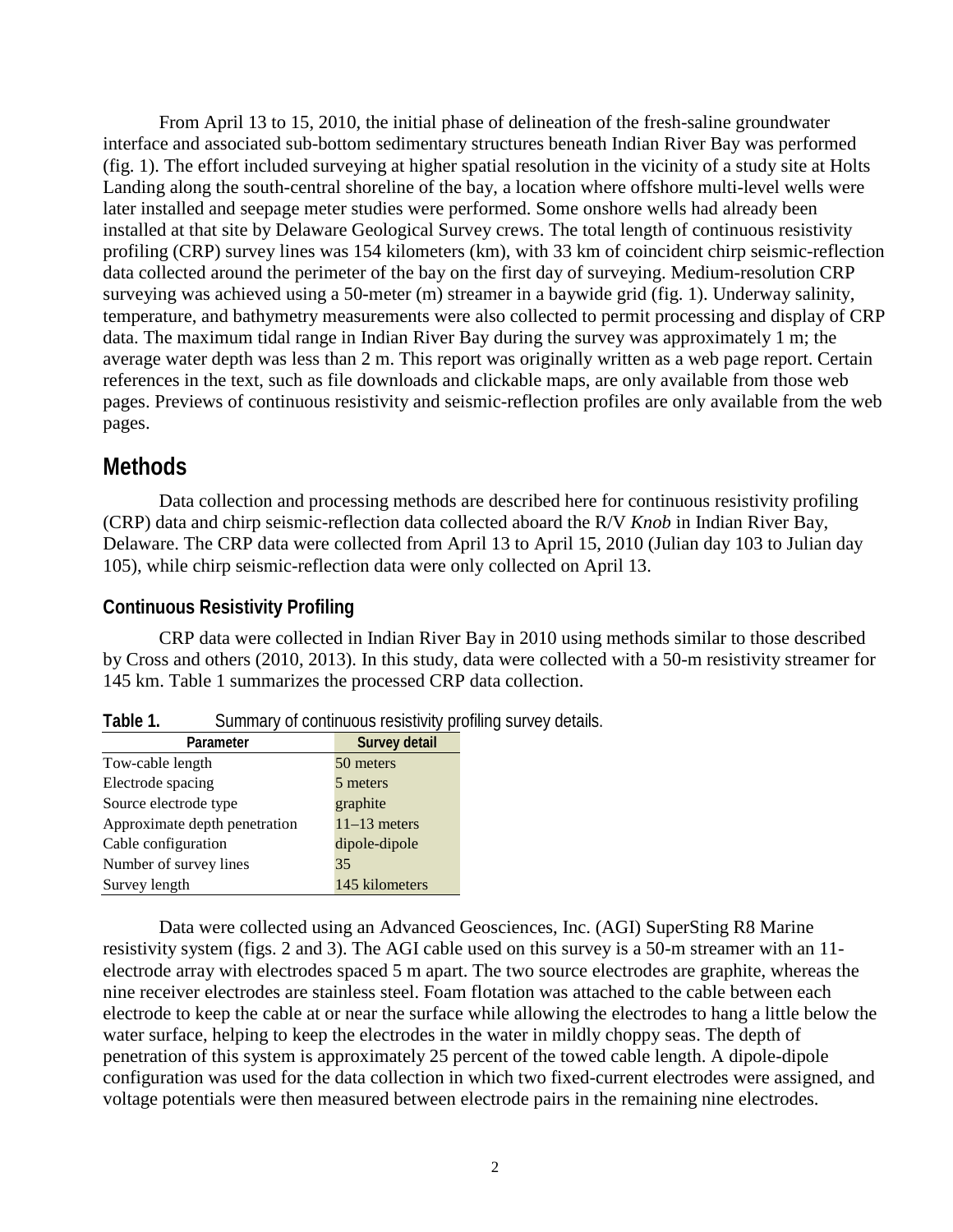Among other applications, CRP surveys are conducted to determine electrical resistivity of the subsurface in order to distinguish fresh from saline groundwater in shallow sedimentary units over large areas (Manheim and others, 2004; Cross and others, 2010, 2013). The initial values recorded by the system are measured apparent resistivity values. A two-dimensional (2D) resistivity model takes into account resistivity changes in the vertical and horizontal directions along a survey line, while assuming resistivity remains constant perpendicular to the survey line (Loke, 2000). The apparent resistivity data undergo an inversion process that produces a resistivity profile most consistent with the measured values. EarthImager 2D inversion software divides the subsurface into a number of rectangular blocks. The resistivity of each of these blocks is determined, creating an apparent resistivity pseudosection that is consistent with the measured apparent resistivity values. By constraining the model with the waterdepth profile, where water thickness (depth) and resistivity are known from field measurements, a more accurate subsurface resistivity profile can be generated. Processing parameters, such as the type of inversion process, number of iteration, and amount of roll-along data overlap, can be used to further constrain the modeling. The raw and processed data, including metadata compliant with Federal Geographic Data Committee (FGDC) standards, can be accessed through the Data Catalog page. The metadata files give full details on the parameters used to process the data.

The shipboard control and logging system used for the data collection of the resistivity streamer was an AGI SuperSting R8 Marine resistivity meter (fig. 3). Current was injected into the water/sediment system approximately every 3 seconds through the source electrode pair at the front end of the streamer, and eight apparent resistivity values representing eight depth levels were recorded for each current injection. A Lowrance LMS-480M Global Positioning System (GPS) with an LGD-2000 GPS antenna and a 200-kilohertz fathometer transducer with a temperature sensor were also attached to the system to acquire navigation and measure water depth.

At the end of each day of data acquisition, the CRP and navigation/depth data were downloaded from the SuperSting system to a laptop computer running AGI's Marine Log Manager software. The data were then transferred to a processing computer to check the quality of the navigation data and process the CRP data using AGI's Marine Log Manager and EarthImager 2D software packages. The Marine Log Manager software was used to merge the navigation file (file extension GPS) with the raw resistivity data (file extension STG), resulting in a linearized resistivity file (file extension STG) and a file containing the depth and temperature data when available (file extension DEP). These files are used as input to AGI's EarthImager 2D software for data processing.

The DEP files can be modified to include the water resistivity value measured at the time of surveying. Another instrument used during this survey, a YSI, Inc. 600 XLM data sonde, simultaneously collected surface-water conductivity and temperature data. These data were used to calculate the average water resistivity value over an individual CRP survey line. This information was then added to the DEP file used in processing the data. The average water resistivity value was appropriate for processing most of the survey lines. However, several survey lines extended from near the inlet in the east all the way to the fresher water sources in the west. These lines (L1F7, L4F1, L8F1, L9F3, L19F2, L20F2, and L38F1) were also processed using a water conductivity file (file extension CON) that incorporates the water resistivity variation over the length of the line. The resistivity values in the CON files were calculated from water conductivity values recorded with the YSI sensor based on the inverse relationship between the two measurements.

EarthImager 2D version 2.2.8 was used to process the data files (STG and DEP in all cases and STG and CON for some of the lines) using the supplied CRP saltwater processing parameters, which have minimum and maximum allowable resistance and voltages appropriate for the marine environment. The EarthImager 2D CRP module is specifically designed to process large amounts of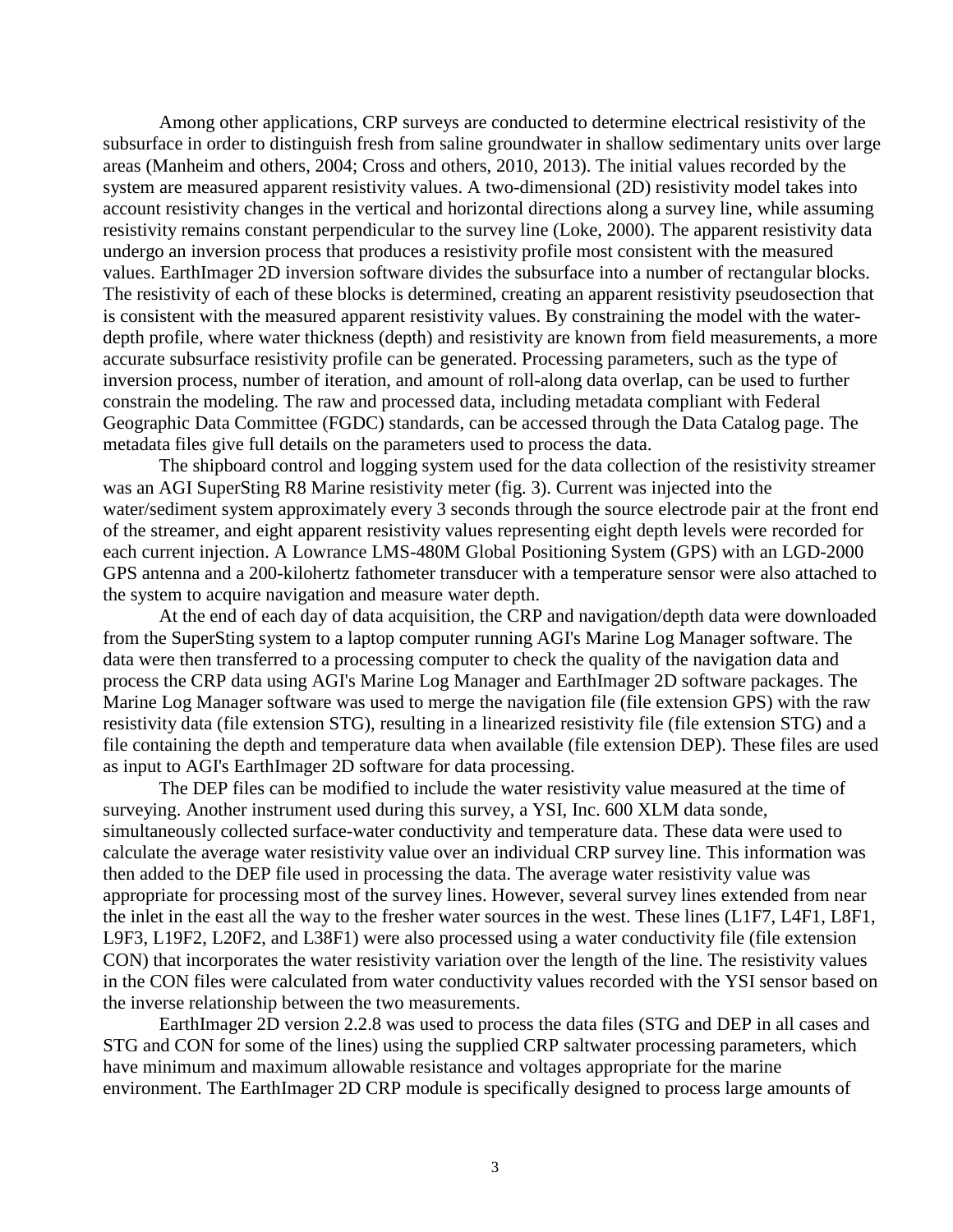continuous resistivity data, as are typically acquired during marine surveys. The strategy the software uses for data processing could be described as a "divide-and-conquer" method in which the long section of a single collection file is divided into many subsections. These subsections are individually inverted, and the processing culminates by assembling the individual sections into a single profile (Advanced Geosciences, Inc., 2005). The output files from all of these steps are saved into an individual folder. For the purposes of this report, the linearized STG and DEP files used as input for the processing were saved, as well as three file types generated during processing. When continuously measured water conductivity files were used, the linearized STG and CON files were saved, as well as three file types generated during processing. These three file types common to both methods of processing include:

- JPEG images of the complete resistivity profile. Both long (uncompressed, same horizontal scale) and short (compressed to fit on a single page, therefore having different horizontal scales) versions are available for each line.
- Text files of the processed resistivity data. These include XYZ files in which  $X =$  distance along line,  $Y =$  depth, and  $Z =$  resistivity value. Also included are LLT files, which contain longitude, latitude, depth, and resistivity values as well as UTM files, which contain easting, northing, depth, and resistivity values. The easting and northing values are in UTM, Zone 18, WGS84.
- A file with the INI extension contains the processing parameters used. This INI file can be loaded prior to subsequent file processing to ensure that the same parameters are used for all files or to verify the processing parameters used.

The JPEG images resulting from the EarthImager 2D processing were saved with the default color scale. This color scale ranges from blues to reds with reds representing the higher resistivity values corresponding to fresher (less saline) groundwater. The color scale within each image is maximized for the range of resistivity values from that survey line.

In addition, to more easily compare resistivity profiles, the MathWorks, Inc. MATLAB software was used to combine the XYZ and DEP files to generate JPEG images with a common color scale for all survey line files. Within these images, the polarity of the color scheme is the same as that of the EarthImager 2D JPEGs, in that the colors range from blue to red with reds indicating high resistivity values. MATLAB was also used to plot the data in an attempt to display the JPEG images with a common vertical and horizontal distance scale. Rounding errors in figure size scaling prevent exact reproducibility of scale in the horizontal direction for the images. Both the EarthImager 2D and the MATLAB JPEG images can be accessed from the Resistivity Profile Previews pages.

MATLAB was also used to remove the water-column resistivity data from the XYZ files based on the water depth data in the DEP data files. Both the DEP and XYZ data were interpolated within MATLAB in order to extract a resistivity value for the sediment/water interface. The interpolated value, along with the measured values within the sediment, was exported to the modified XYZ data file. All of the CRP lines were processed, and the results were combined into single shapefiles based on survey day. A separate shapefile exists for the CRP lines processed with a continuously measured water conductivity value. All of these files are available from the Data Catalog page.

Finally, a Visual Basic 6 program was written to combine the linearized STG file with the DEP file from each survey line to create a data file in RES2DINV format for users of that software package. These files are available from the Data Catalog page.

#### **Chirp Seismic-Reflection Profiles**

Chirp sub-bottom profiles were collected using an EdgeTech portable 3100 sub-bottom profiling system and SB-424 chirp towfish (fig. 4) operating at a 4- to 24-kilohertz pulse bandwidth and a 2 millisecond pulse. The towfish containing the system transmitters and receiving hydrophones was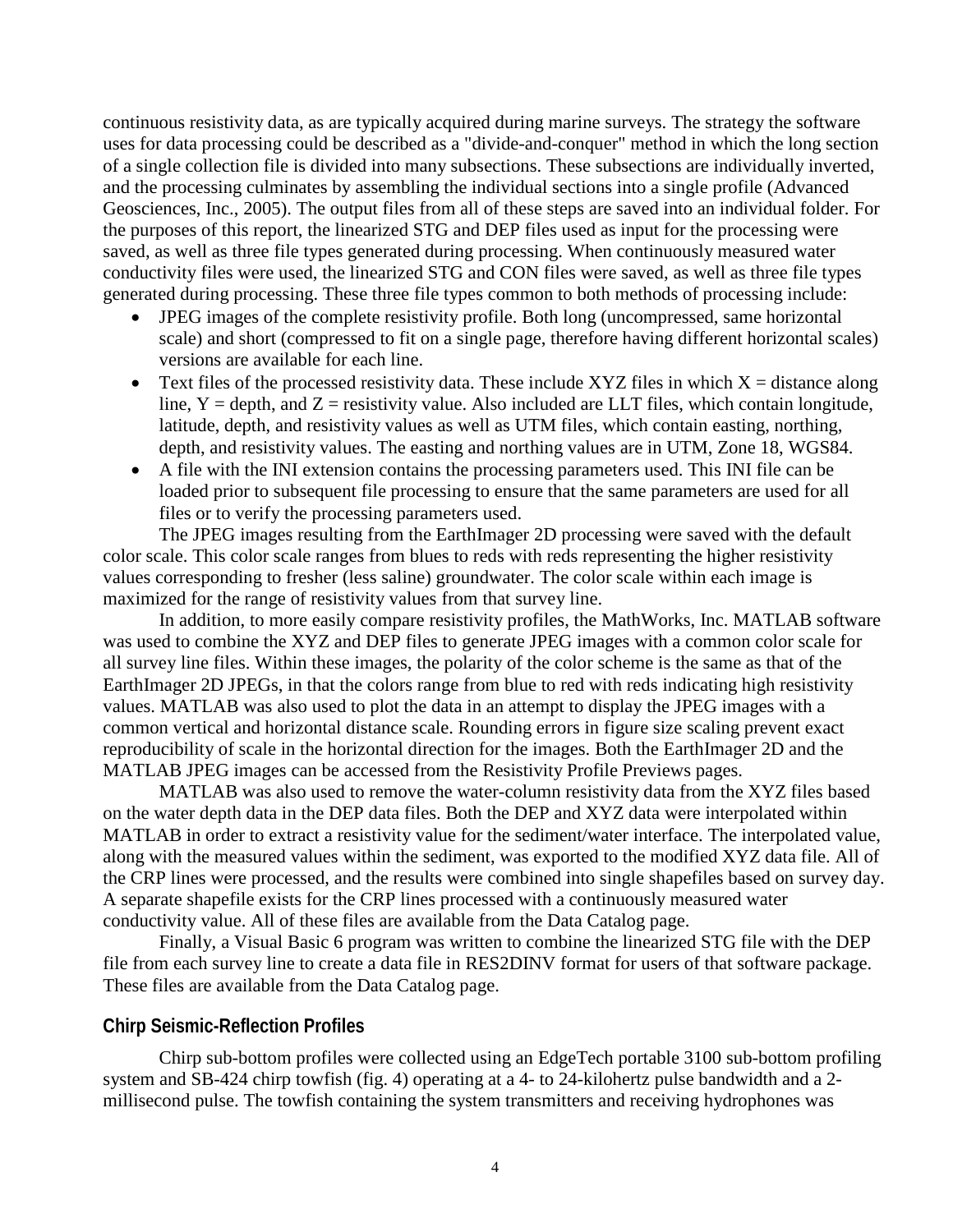deployed from a short line attached to a cleat on the starboard side of the boat and was towed approximately 0.5 m below the water surface. The system was on a short line attached to a cleat. EdgeTech Discover acquisition software was used to record the data in SEG-Y format (Norris and Faichney, 2002). Navigation was supplied by a Lowrance GPS system with the antenna mounted topside on a pole coincident with the tow position of the chirp transducer. The navigation was written to the header of the SEG-Y files in arc-second format. Vertical draft offset corrections were not applied to the raw data. The system fired four to six times per second with a trace length of 133 milliseconds, a sample interval of 23 microseconds, and 5,788 samples per trace. Seismic Unix (Stockwell and Cohen, 2008) was used to read the SEG-Y files, apply an automatic gain control, and create JPEG plots of the trace data.

Due to problems with the acquisition system, seismic-reflection data were only collected on the first day of surveying. JPEG images of these profiles can be accessed from the Seismic Profiles Previews page. These files, as well as the SEG-Y data files, are also available from the Data Catalog page.

Table 2. **Summary of seismic survey details.** 

| Parameter              | Survey detail           |
|------------------------|-------------------------|
| System                 | EdgeTech 424            |
| Operating frequency    | 4 to 24 kilohertz       |
| Fire rate              | 4 to 6 times per second |
| Trace length           | 133 milliseconds        |
| Number of survey lines | 16                      |
| Survey length          | 36 kilometers           |

### **Profile Previews**

Both the continuous resistivity profiling (CRP) and chirp seismic-reflection data are presented as JPEG profiles. These profiles are available for viewing from their respective profile preview pages only in the HTML pages (Continuous Resistivity and Seismic-reflection) and are available for download from the Data Catalog page in the HTML pages. The profile preview pages provide interactive maps showing the spatial orientation and location of the profiles and thumbnail JPEG images of the profiles. The thumbnails on the profile preview pages provide the user with a quick visual representation of the data collected and links to larger versions of the profiles. The line numbers in the interactive maps provide links to the images of the profiles.

#### **Continuous Resistivity**

The CRP profile previews are organized by date of acquisition. These profiles are available for viewing from their respective HTML pages and are available for download from the Data Catalog page. The thumbnails on the profile preview pages provide a quick visual representation of the data collected. In addition, these pages provide links to large versions of the profiles, as well as a clickable trackline map that shows the spatial orientation and location of the profiles.

#### **Seismic-Reflection Profile Previews**

The HTML page contains the previews of the chirp seismic-reflection profiles. The trackline map on that page is a "clickable" map. By clicking on a line name, a new window will open with the full-size JPEG image from that particular line segment. All of these lines were collected on April 13, 2010, which corresponds to Julian day 103. The x axis of the images represents the seismic shot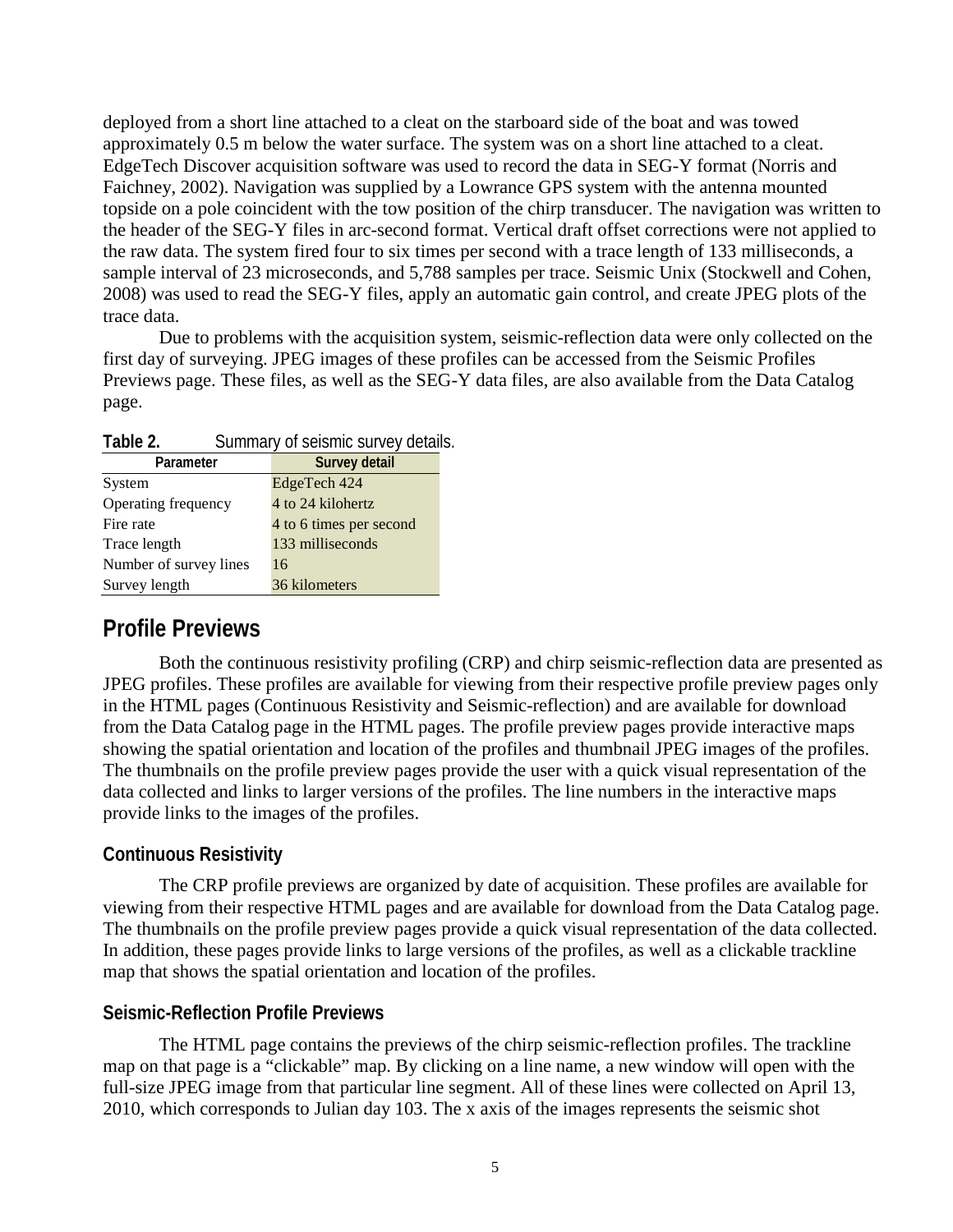number. The y axis of the images is the two-way travel time in seconds, which is the time for the transmitted signal to be reflected back to the receiver.

#### **Summary**

Results of the continuous resistivity profiling and concurrent chirp seismic surveys and data inversion show the presence of many buried paleochannels beneath Indian River Bay that generally extend perpendicular from the shoreline in areas adjacent to modern tributaries, tidal creeks, and marshes (fig. 5). An especially wide and deep paleochannel system was imaged in the southeastern part of the bay near White Creek. Many (but not all) paleochannels also had high resistivity anomalies (lowsalinity groundwater plumes) associated with them. One such association near Holts Landing is shown in figures 6–8. Results of additional seismic and electrical resistivity surveys performed by the University of Toledo are described separately (Banaszak, 2011). Subsequent intensive sampling, measurements using seepage meters, installation of offshore and onshore wells, and modeling were performed in 2010 through 2012 (Fernandez and others, 2011; Michael and others 2011a,b; Russoniello and others, 2013). Results were generally consistent with geophysical data reported here.

### **Data Catalog**

This report contains geographic information system (GIS) data in vector and raster formats. The vector data are available in Esri shapefile format. Shapefiles generally include .shp, .shx, and .dbf files at a minimum. All these data files include the .prj files that contain the dataset projection information. The raster data are available in Esri binary grid format and GeoTIFF format. For the sake of brevity, only the filename prefix has been included in the column 'Filename' listed below. Clicking on the image in the 'View' column of GIS-compatible data will display a thumbnail image of the dataset. The files necessary to load each dataset into a compatible GIS have been compressed into a single zip file, along with Federal Geographic Data Committee (FGDC)-compliant metadata in text, FAQ, HTML and XML format. A second XML metadata format generated and viewable by ArcCatalog is also included in the compressed zip file. In addition, the FGDC-compliant text, FAQ, and HTML versions of the metadata for each dataset have links provided in the links in the 'Metadata' column listed below. The data files can be downloaded directly from the 'Download link and file size' portion of the tables.

In addition to the GIS data, this report also contains CRP and chirp seismic-reflection data. The CRP data are available in both raw and processed formats. Each line of data acquisition comprises multiple files, as described in the Methods section of this report. For this reason, these data are organized by day of collection and are available as compressed zip files for each day of data collection. The seismic-reflection data are available as JPEG images of the profiles and in the SEG-Y data format. All of the JPEG images of the seismic profiles are available for download in a single compressed zip file. The SEG-Y format files are available from the link to the folder where these files reside (data/seismics/segy/) and can be downloaded individually.

The CRP tracklines as well as the seismic-reflection profile tracklines can be hyperlinked to associated images within ArcGIS. Within the CRP tracklines shapefile, two text attributes, "hotlink" and "hlink2", can be utilized to hyperlink to the JPEG images of the resistivity profiles. The "hotlink" attribute points to the MATLAB JPEG image, and the "hlink2" attribute points to the long version of the EarthImager 2D JPEG image. Within the seismic-reflection tracklines shapefile, the attribute "hotlink" points to the JPEG image of the seismic-reflection profile. The metadata for each trackline shapefile gives further instruction on using the hyperlink feature.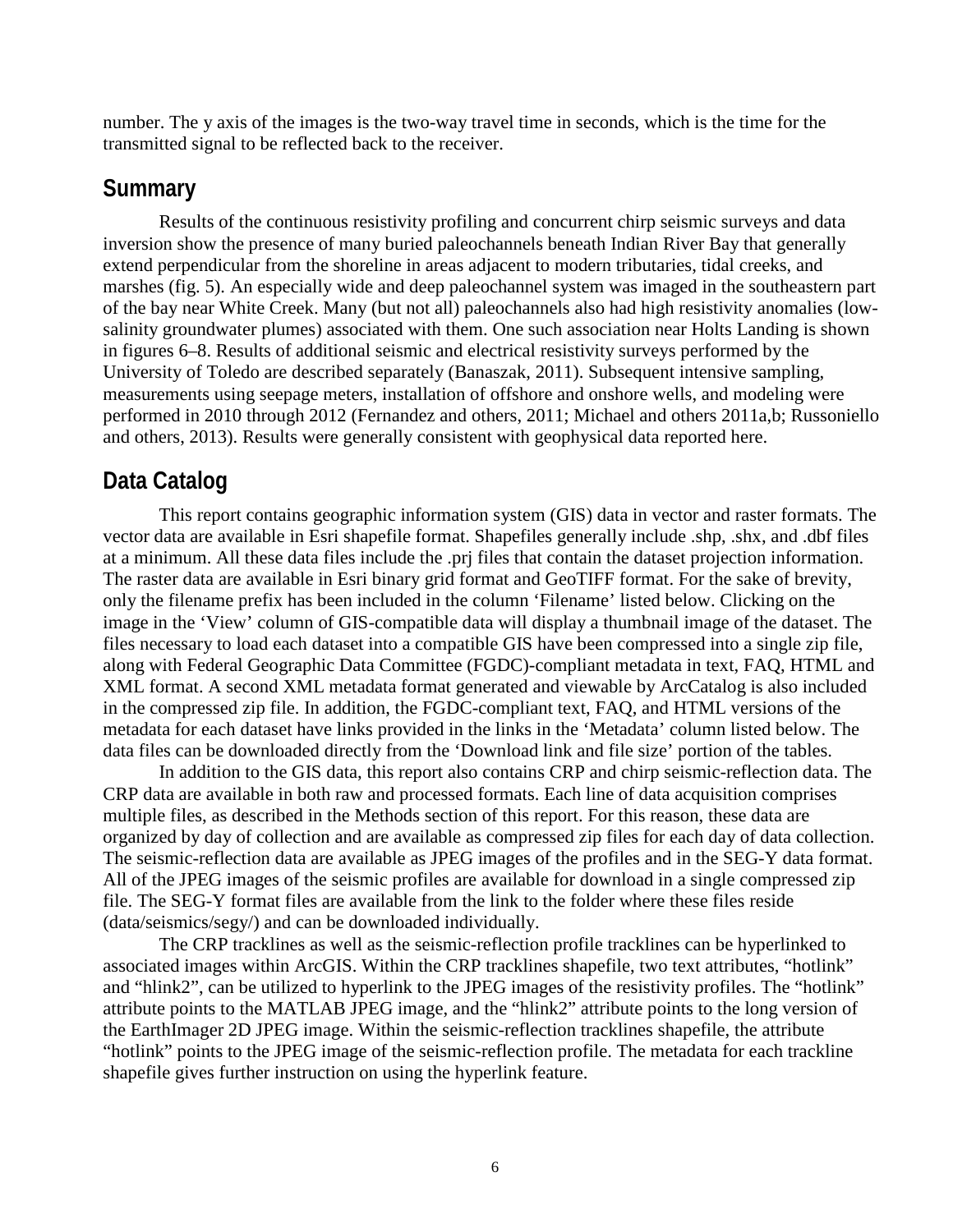Additional data included in the tables below are the HYPACK navigation files (both raw and converted to shapefile format), the YSI 600 XLM surface water data, and the handwritten data acquisition logs converted into the Portable Document Format (PDF). These files along with the FGDCcompliant metadata are available from the tables in compressed zip files.

To download the data from the table below, use the mouse to right-click on the link in the 'Download…' column, then select 'Save Target As…' to save the compressed zip file to the local hard drive. Microsoft Windows, since the Millennium Edition, supports extracting zip files natively without additional third party software. Simply double-click on the file to begin the extraction wizard. In cases where a utility program to uncompress files is needed and not currently installed on the local system, 7zip (*<http://www.7-zip.org/>*) provides an open source utility. These files were compressed with WinZip version 9.0.

#### **Data Organization**

The data are organized in folders on the website. Data layers can be downloaded individually using the table below. If the website folder structure for the data is replicated on a computer, the provided ArcMap 9.2 map document, *[ofr2011-1039\\_IndianRiverBay.mxd](http://pubs.usgs.gov/preview/of/2011/1039/data/ofr2011-1039_IndianRiverBay.mxd)*, can be used to display the data layers. The ArcMap document was created with the "Save As" command in ArcMap 9.3.1 in order to generate the 9.2 version document.

**data**—Top-level directory for all the data.

**ofr2011-1039\_IndianRiverBay.mxd**—ArcMap 9.2 map document with the GIS compatible data loaded in the table of contents.

- **basemap**—Folder containing the coastline file and color-coded bathymetry GeoTIFF images.
- **bathy**—Folder containing the Esri binary grid of the bathymetry. **navigation**—Folder containing all the data related to navigation.

**hypack**—Folder containing the HYPACK navigation data.

- **jd103**—Folder containing the raw HYPACK navigation data from Julian day 103 (April 13, 2010).
- **jd104**—Folder containing the raw HYPACK navigation data from Julian day 104 (April 14, 2010).
- **jd105**—Folder containing the raw HYPACK navigation data from Julian day 105 (April 15, 2010).
- **processed**—Folder containing the parsed HYPACK navigation data in shapefile format.

**resistivity**—Folder containing the resistivity navigation in shapefile format.

**seismics**—Folder containing the seismic trackline and shot point navigation in shapefile format.

**resistivity**—Folder containing the resistivity data.

- **proc\_resis**—Folder containing the processed resistivity data. The data are contained in sub-folders based on day of acquisition.
- raw resis—Folder containing the processed resistivity data. The data are contained in sub-folders based on day of acquisition.

**res2dinv\_format**—Folder containing the resistivity data in RES2DINV format. The data are contained in sub-folders based on day of acquisition.

**shapefile**—Folder containing the processed resistivity data in shapefile format. **seismics**—Folder containing the seismic-reflection data.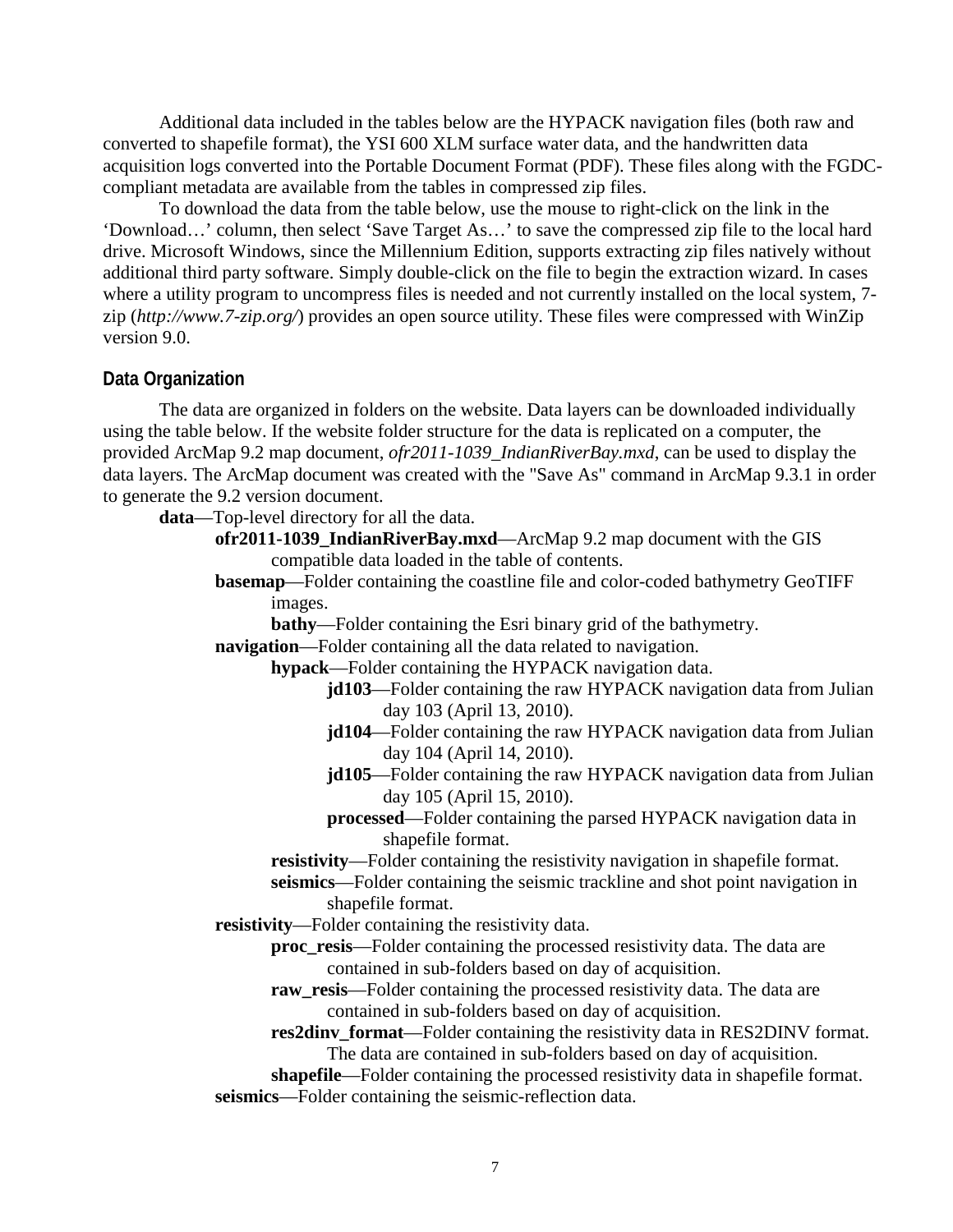**jpegs**—Folder containing the JPEG images of the seismic-reflection profiles. These images can be "hotlinked" to the seismic navigation tracklines. **segy**—Folder containing the SEG-Y format of the seismic-reflection profiles. **survey\_logs**—Folder containing the PDF document of the data acquisition logs. **ysi\_sensor**—Folder containing the YSI 600 XLM data in Excel and shapefile format.

#### **Basemap (data/basemap/)**

| Filename      | Description                                                                                                                                                             | View | Metadata                          | Download                       |
|---------------|-------------------------------------------------------------------------------------------------------------------------------------------------------------------------|------|-----------------------------------|--------------------------------|
|               | Polyline shapefile from the National Oceanic and<br>nos80k_northeast Atmospheric Administration of the shoreline in the<br>Northeast United States. (Geographic, NAD83) |      | <b>HTML</b><br>FAQ<br><b>TEXT</b> | nos80k_northeast.zip<br>8.2 MB |
| irb_bathy     | Esri binary grid of Indian River Bay bathymetry<br>generated from fathometer data. (UTM, Zone 18,<br><b>WGS84)</b>                                                      |      | <b>HTML</b><br>FAQ<br><b>TEXT</b> | irb_bathy.zip<br>$0.26$ MB     |
| irb_bathyimg  | Color GeoTIFF image of Indian River Bay<br>bathymetry generated from fathometer data. (UTM,<br>Zone 18, WGS84)                                                          |      | <b>HTML</b><br>FAQ<br><b>TEXT</b> | irb_bathyimg.zip<br>$0.06$ MB  |
| irb_bathy_geo | Color GeoTIFF image of Indian River Bay<br>bathymetry generated from fathometer data.<br>(Geographic, WGS84)                                                            |      | <b>HTML</b><br>FAQ<br><b>TEXT</b> | irb_bathy_geo.zip<br>1.2 MB    |

#### **Navigation (data/navigation/)**

These data are organized into three subdirectories based on the instrument associated with the navigation.

hypack—this folder contains the navigation recorded by the HYPACK navigation system *(data/navigation/hypack/).*

resistivity—this folder contains the navigation recorded by the Lowrance GPS that is part of the CRP acquisition system *(data/navigation/resistivity/)*.

seismics—this folder contains the navigation used with the seismic-reflection profiles *(data/navigation/seismics/).*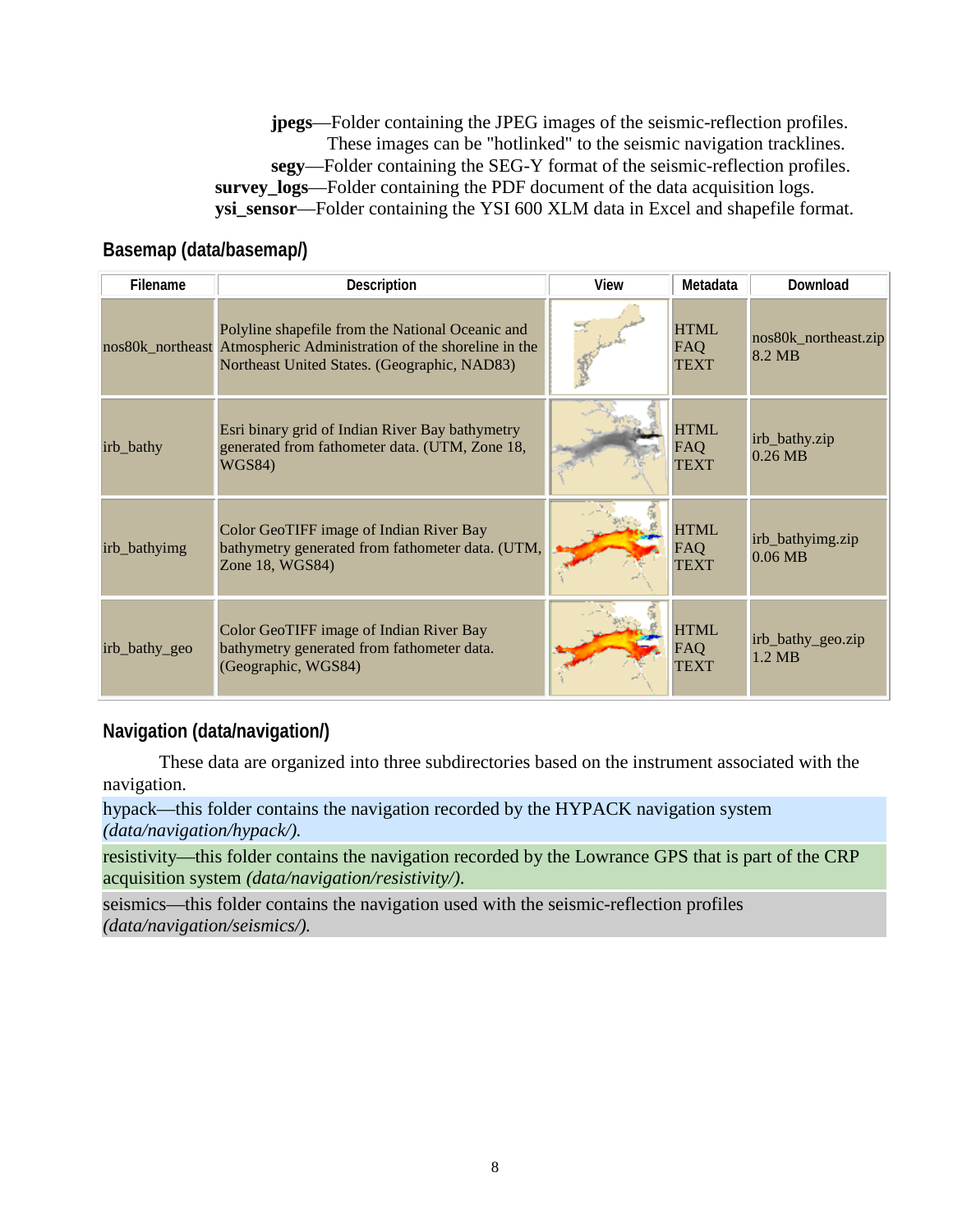| Filename              | Description                                                                                                                                                                                                                                        | <b>View</b> | Metadata                                 | Download                               |
|-----------------------|----------------------------------------------------------------------------------------------------------------------------------------------------------------------------------------------------------------------------------------------------|-------------|------------------------------------------|----------------------------------------|
| jd103hypack           | Point shapefile of the parsed HYPACK<br>navigation from Julian day 103 (April 13,<br>2010). (Geographic, WGS84)                                                                                                                                    |             | <b>HTML</b><br>FAQ<br><b>TEXT</b>        | jd103hypack.zip<br>$0.54$ MB           |
| jd104hypack           | Point shapefile of the parsed HYPACK<br>navigation from Julian day 104 (April 14,<br>2010). (Geographic, WGS84)                                                                                                                                    |             | <b>HTML</b><br>FAQ<br><b>TEXT</b>        | jd104hypack.zip<br>$0.68$ MB           |
| jd105hypack           | Point shapefile of the parsed HYPACK<br>navigation from Julian day 105 (April 15,<br>2010). (Geographic, WGS84)                                                                                                                                    |             | <b>HTML</b><br><b>FAQ</b><br><b>TEXT</b> | jd105hypack.zip<br>$0.67$ MB           |
| hypacknav_raw         | Text files of the raw HYPACK navigation<br>collected during Field Activity 2010-006-<br>FA.                                                                                                                                                        |             | <b>HTML</b><br><b>FAQ</b><br><b>TEXT</b> | hypacknav_raw.zip<br>6.4 MB            |
| jd103gps_bestdepth    | Point shapefile of all the navigation fixes<br>acquired with the CRP data on Julian day<br>103 (April 13, 2010) with additional<br>bathymetry data processing. (Geographic,<br><b>WGS84)</b>                                                       |             | <b>HTML</b><br>FAQ<br><b>TEXT</b>        | jd103gps_bestdepth.zip<br>$0.29$ MB    |
| jd103gps_lines_splits | Polyline shapefile of all the navigation fixes<br>acquired with the CRP data on Julian day<br>103 (April 13, 2010). Original polylines, as<br>well as polylines split to correspond to<br>processed sections, are included.<br>(Geographic, WGS84) |             | <b>HTML</b><br>FAQ<br><b>TEXT</b>        | jd103gps_lines_splits.zip<br>$0.08$ MB |
| jd104gps_bestdepth    | Point shapefile of all the navigation fixes<br>acquired with the CRP data on Julian day<br>104 (April 14, 2010) with additional<br>bathymetry data processing. (Geographic,<br><b>WGS84)</b>                                                       |             | <b>HTML</b><br>FAQ<br><b>TEXT</b>        | jd104gps_bestdepth.zip<br>$0.4$ MB     |
| id104gps_lines        | Polyline shapefile of all the navigation fixes<br>acquired with the CRP data on Julian day<br>104 (April 14, 2010). (Geographic, WGS84)                                                                                                            |             | <b>HTML</b><br>FAQ<br><b>TEXT</b>        | jd104gps_lines.zip<br>$0.09$ MB        |
| jd105gps_bestdepth    | Point shapefile of all the navigation fixes<br>acquired with the CRP data on Julian day<br>105 (April 14, 2010) with additional<br>bathymetry data processing. (Geographic,<br>WGS84)                                                              |             | <b>HTML</b><br>FAQ<br><b>TEXT</b>        | jd105gps_bestdepth.zip<br>$0.47$ MB    |
|                       | Polyline shapefile of all the navigation fixes<br>acquired with the CRP data on Julian day<br>jd105gps_lines_splits 105 (April 15, 2010). Original polylines, as<br>well as polylines split to correspond to<br>processed sections are included.   |             | <b>HTML</b><br>FAQ<br><b>TEXT</b>        | jd105gps_lines_splits.zip<br>$0.11$ MB |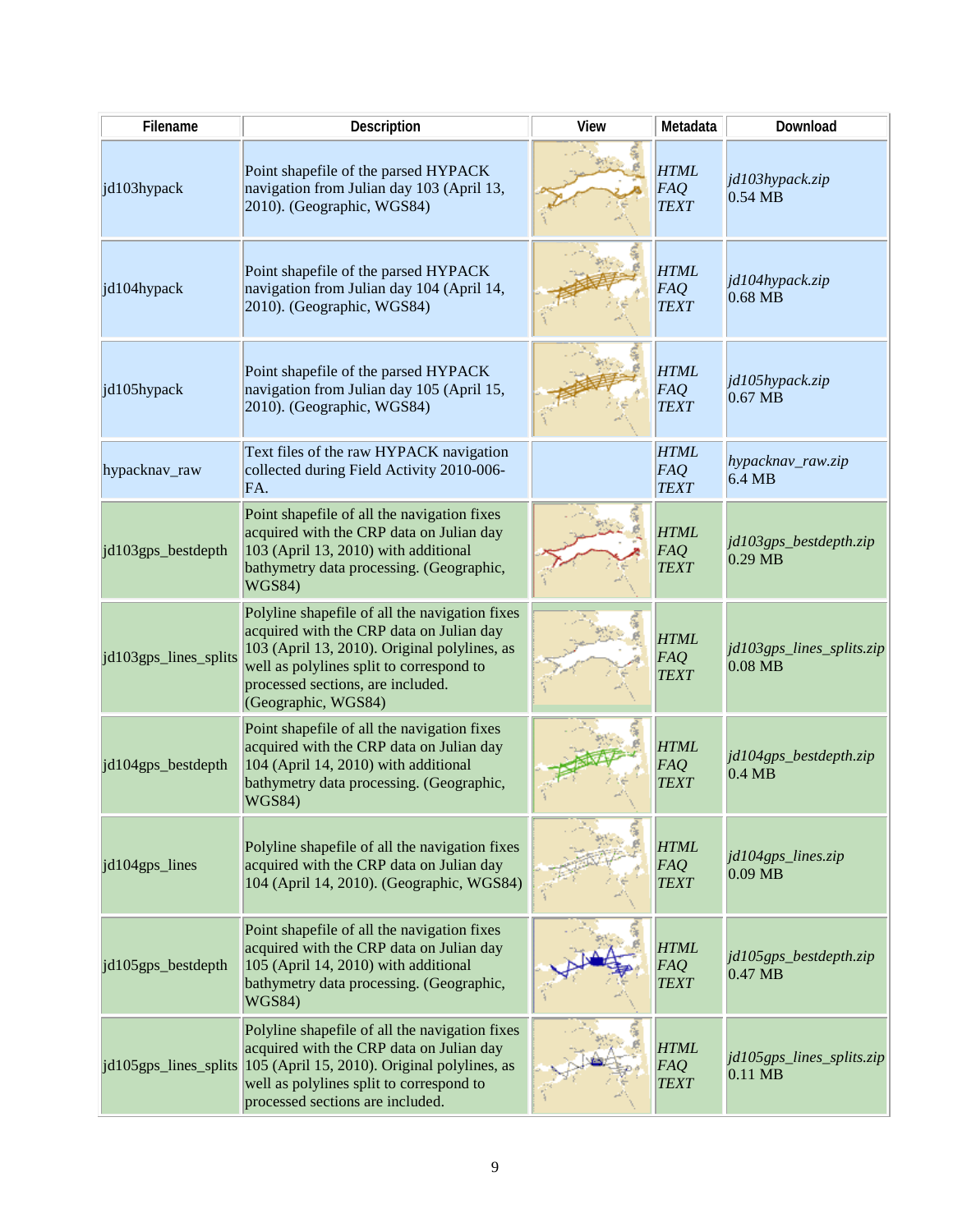| Filename        | <b>Description</b>                                                                                                     | View | Metadata                          | Download                                |
|-----------------|------------------------------------------------------------------------------------------------------------------------|------|-----------------------------------|-----------------------------------------|
|                 | (Geographic, WGS84)                                                                                                    |      |                                   |                                         |
| ir seisnav      | Point shapefile of all the unique seismic shot<br>point navigation collected during the cruise.<br>(Geographic, WGS84) |      | <b>HTML</b><br>FAQ<br><b>TEXT</b> | <i>ir_seisnav.zip</i><br>$0.49$ MB      |
| ir 100shot sort | Point shapefile of the 100 shot interval<br>seismic navigation. (Geographic, WGS84)                                    |      | <b>HTML</b><br>FAQ<br><b>TEXT</b> | $ir_100$ shot_sort.zip<br>$0.08$ MB     |
| ir Routes Calib | Polyline-M shapefile of all the seismic<br>navigation calibrated to the shot point<br>navigation. (Geographic, WGS84)  |      | <b>HTML</b><br>FAQ<br><b>TEXT</b> | <i>ir Routes Calib.zip</i><br>$0.21$ MB |

#### **CRP Data (data/resistivity/)**

Raw CRP data (*data/resistivity/raw\_resis/*): Compressed zip file contains the raw resistivity data collected by the AGI SuperSting system.

Processed CRP data (*data/resistivity/proc\_resis/*): Compressed file includes the linearized STG file and accompanying DEP file, the EarthImager processed files that used the measured water resistivity value when possible, and the MATLAB-generated profile images. Additionally, one folder contains the linearized STG file and accompanying DEP file and a CON file containing the continuous water resistivity values as well as the EarthImager processing results and MATLAB-generated profile images.

Processed CRP data *(data/resistivity/shapefile/)*: Compressed file includes processed CRP data below the sediment water interface in shapefile format.

RES2DINV format CRP data (*data/resistivity/res2dinv\_format/*): WinZip file includes the RES2DINV format files based on the linearized STG and DEP files.

| Filename           | <b>Description</b>                                                                   | Metadata                          | Download                              |
|--------------------|--------------------------------------------------------------------------------------|-----------------------------------|---------------------------------------|
| $apr12$ _raw       | WinZip file containing the raw CRP data from April 12, 2010, in<br>Indian River Bay. | <b>HTML</b><br>FAQ<br><b>TEXT</b> | $apr12_{rawzip}$<br>$0.05$ MB         |
| $\alpha$ apr13 raw | WinZip file containing the raw CRP data from April 13, 2010, in<br>Indian River Bay. | <b>HTML</b><br>FAQ<br><b>TEXT</b> | $apr13_{rawzip}$<br>$0.78$ MB         |
| $apr14$ _raw       | WinZip file containing the raw CRP data from April 14, 2010, in<br>Indian River Bay. | <b>HTML</b><br>FAQ<br><b>TEXT</b> | $apr14$ _raw.zip<br>$1.02 \text{ MB}$ |
| $\alpha$ apr15 raw | WinZip file containing the raw CRP data from April 15, 2010, in<br>Indian River Bay. | <b>HTML</b><br>FAQ<br><b>TEXT</b> | $apr15_{raw,zip}$<br>1.29 MB          |

See the metadata for more details on the individual file types and how they were generated.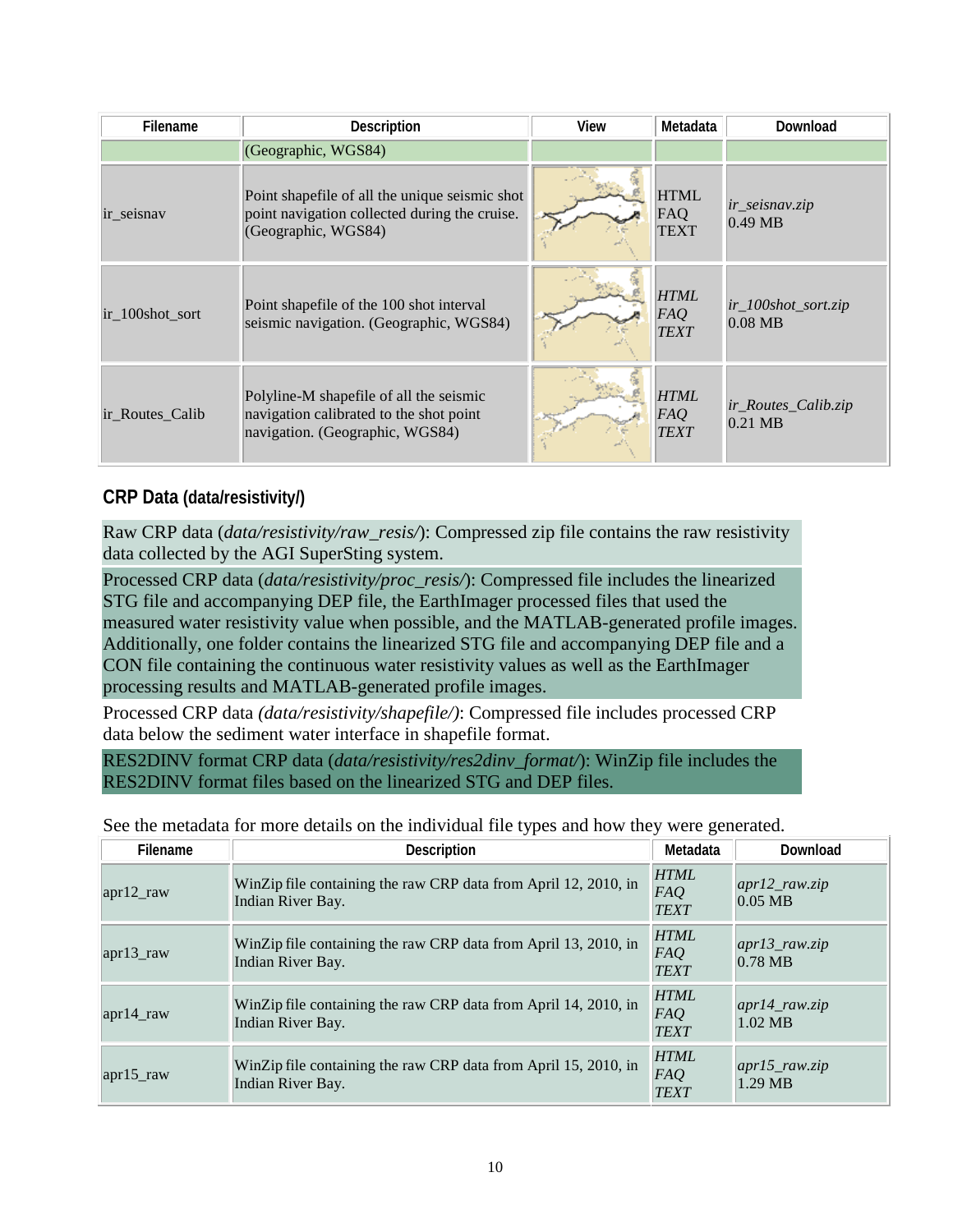| Filename           | <b>Description</b>                                                                                                                                                      | Metadata                                 | Download                                       |
|--------------------|-------------------------------------------------------------------------------------------------------------------------------------------------------------------------|------------------------------------------|------------------------------------------------|
| apr13_proc         | WinZip file containing the processed CRP data from April 13,<br>2010, in Indian River Bay.                                                                              | <b>HTML</b><br>FAQ<br><b>TEXT</b>        | apr13_proc.zip<br>33.9 MB                      |
| apr14_proc         | WinZip file containing the processed CRP data from April 14,<br>2010, in Indian River Bay.                                                                              | <b>HTML</b><br><b>FAQ</b><br><b>TEXT</b> | $apr14\_proc,zip$<br>46.5 MB                   |
| apr15_proc         | WinZip file containing the processed CRP data from April 15,<br>2010, in Indian River Bay.                                                                              | <b>HTML</b><br><b>FAQ</b><br><b>TEXT</b> | $apr15\_proc.zip$<br>72.7 MB                   |
| watercon_proc      | WinZip file containing the processed CRP using continuous water<br>resistivity values in Indian River Bay.                                                              | <b>HTML</b><br><b>FAQ</b><br><b>TEXT</b> | watercon_proc.zip<br>42.5 MB                   |
| mrgapr13_allxyzres | Point shapefile of all the processed resistivity data from April 13,<br>2010, in Indian River Bay with data points in the water column<br>removed.                      | <b>HTML</b><br>FAQ<br><b>TEXT</b>        | mrgapr13_allxyzres.zip<br>14.3 MB              |
| mrgapr14_allxyzres | Point shapefile of all the processed resistivity data from April 14,<br>2010, in Indian River Bay with data points in the water column<br>removed.                      | <b>HTML</b><br>FAQ<br><b>TEXT</b>        | mrgapr14_allxyzres.zip<br>17.1 MB              |
| mrgapr15_allxyzres | Point shapefile of all the processed resistivity data from April 15,<br>2010, in Indian River Bay with data points in the water column<br>removed.                      | <b>HTML</b><br>FAQ<br><b>TEXT</b>        | $mrgapr15_$ allxyzres.zip<br>$24.3 \text{ MB}$ |
| mrgwcon_allxyzres  | Point shapefile of all the resistivity data processed with<br>continuous water conductivity values in Indian River Bay with<br>data points in the water column removed. | <b>HTML</b><br>FAQ<br><b>TEXT</b>        | mrgwcon_allxyzres.zip<br>$ 23.1 \text{ MB} $   |
| apr13_res2dinv     | RES2DINV formatted CRP data from April 13, 2010, in Indian<br>River Bay, Delaware.                                                                                      | <b>HTML</b><br><b>FAQ</b><br><b>TEXT</b> | apr13_res2dinv.zip<br>$0.3$ MB                 |
| apr14_res2dinv     | RES2DINV formatted CRP data from April 14, 2010, in Indian<br>River Bay, Delaware.                                                                                      | <b>HTML</b><br><b>FAQ</b><br><b>TEXT</b> | apr14_res2dinv.zip<br>$0.4$ MB                 |
| apr15_res2dinv     | RES2DINV formatted CRP data from April 15, 2010, in Indian<br>River Bay, Delaware.                                                                                      | <b>HTML</b><br><b>FAQ</b><br><b>TEXT</b> | $apr15_{res2}$ dinv.zip<br>$0.5$ MB            |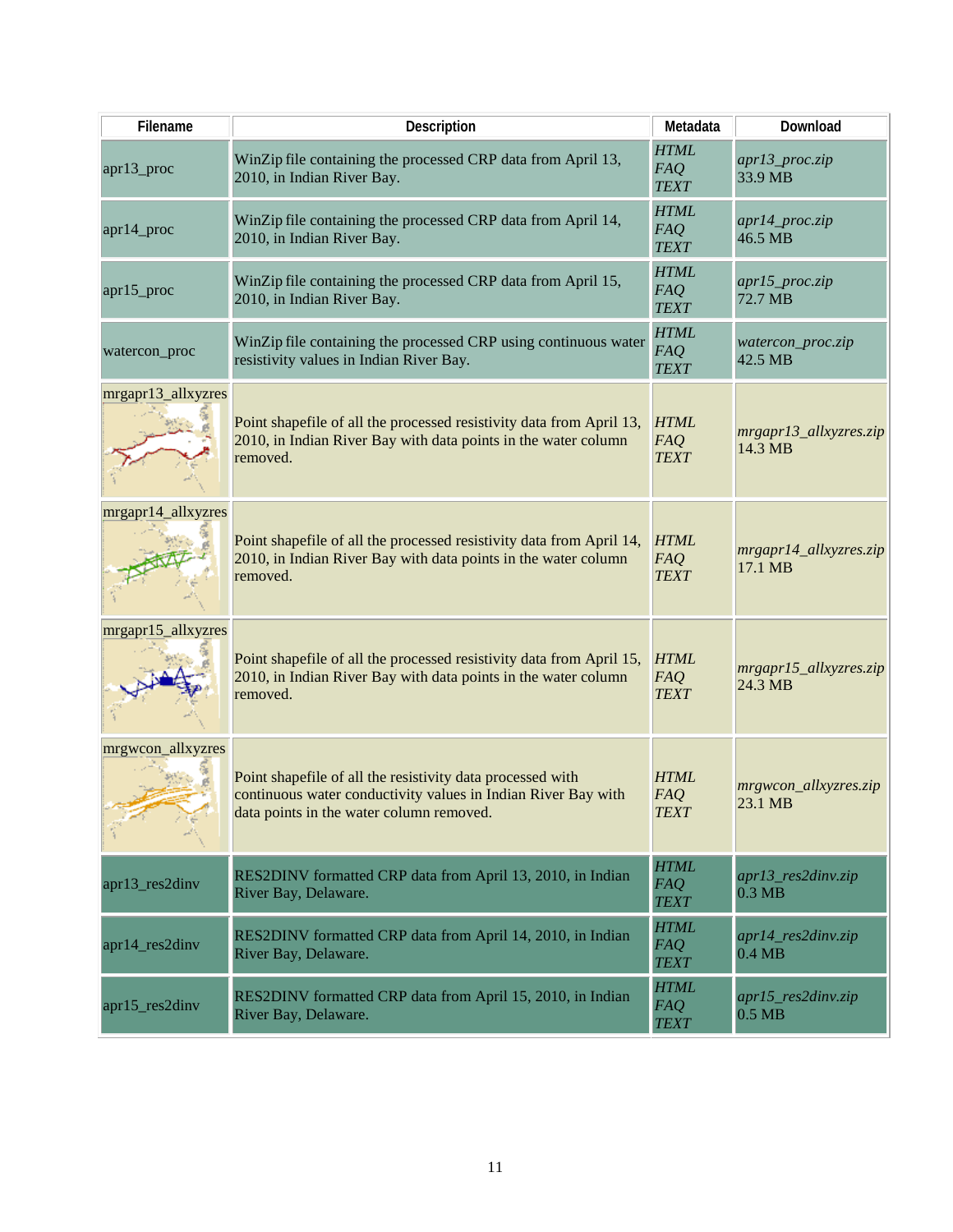#### **Chirp Seismic-Reflection Profiles (data/seismics/)**

| Filename     | <b>Description</b>                                                                                                                                                             | Metadata                          | Download                                                                    |
|--------------|--------------------------------------------------------------------------------------------------------------------------------------------------------------------------------|-----------------------------------|-----------------------------------------------------------------------------|
|              | Compressed zip file of all the seismic-reflection profiles in the<br>seismic_jpegs JPEG image format.                                                                          | <b>HTML</b><br>FAQ<br><b>TEXT</b> | seismic_jpegs.zip<br>19.9 MB                                                |
| seismic_segy | SEG-Y format of the chirp seismic-reflection data. The top link is<br>to the folder containing the data. The second link is to a compressed $FAQ$<br>zip file of the metadata. | <b>HTML</b><br><b>TEXT</b>        | data/seismics/segy/<br>10 MB to 177 MB<br>seismic_segymeta.zip<br>$0.02$ MB |

#### **YSI 600 XLM Data (data/ysi\_sensor/)**

| Filename             | Description                                                                                                                           | Metadata                          | Download                                |
|----------------------|---------------------------------------------------------------------------------------------------------------------------------------|-----------------------------------|-----------------------------------------|
|                      | Excel 2003 spreadsheet containing the YSI 600 XLM data collected<br>IndianRivBayYSI in Indian River Bay in April 2010.                | <b>HTML</b><br>FAQ<br><b>TEXT</b> | <i>IndianRivBayYSI.zip</i><br>$0.01$ MB |
| $\sqrt{ysi_M}$ Merge | Point shapefile of filtered YSI 600 data that have been assessed to be<br>valid values for use with the CRP data. (Geographic, WGS84) | <b>HTML</b><br>FAQ<br><b>TEXT</b> | $ ysi_M$ erge.zip<br>$0.07$ MB          |

#### **PDF Logs (data/survey\_log/)**

| Filename                     | <b>Description</b>                            | Metadata                   | Download                                    |
|------------------------------|-----------------------------------------------|----------------------------|---------------------------------------------|
| $ cruise2010-006\rceil$ logs | <b>PDF</b> file of the data acquisition logs. | <b>HTML</b><br>FAQ<br>TEXT | $ cruise2010-006\rangle$ logs.zip<br>1.9 MB |

## **Acknowledgments**

Joel Banaszak and David Krantz (both from the University of Toledo), along with Holly Michael, Chris Russionello and Cristina Fernandez (of the University of Delaware) assisted with field work. Adrian Green and Emile Bergeron of the U.S. Geological Survey also assisted with field work. Staff from the Delaware Department of Natural Resources and Environmental Control Holts Landing State Park and Indian River Marina at Delaware Seashore State Park supported survey vessel operations. The Delaware Center for the Inland Bays hosted a project kickoff meeting. Funding was provided by the U.S. Geological Survey Coastal and Marine Geology Program and the U.S. National Science Foundation Hydrologic Sciences Program (Award #0911805). Seth Ackerman, Dave Foster, and Jeff Obelcz (of the U.S. Geological Survey) provided helpful comments on drafts of the report.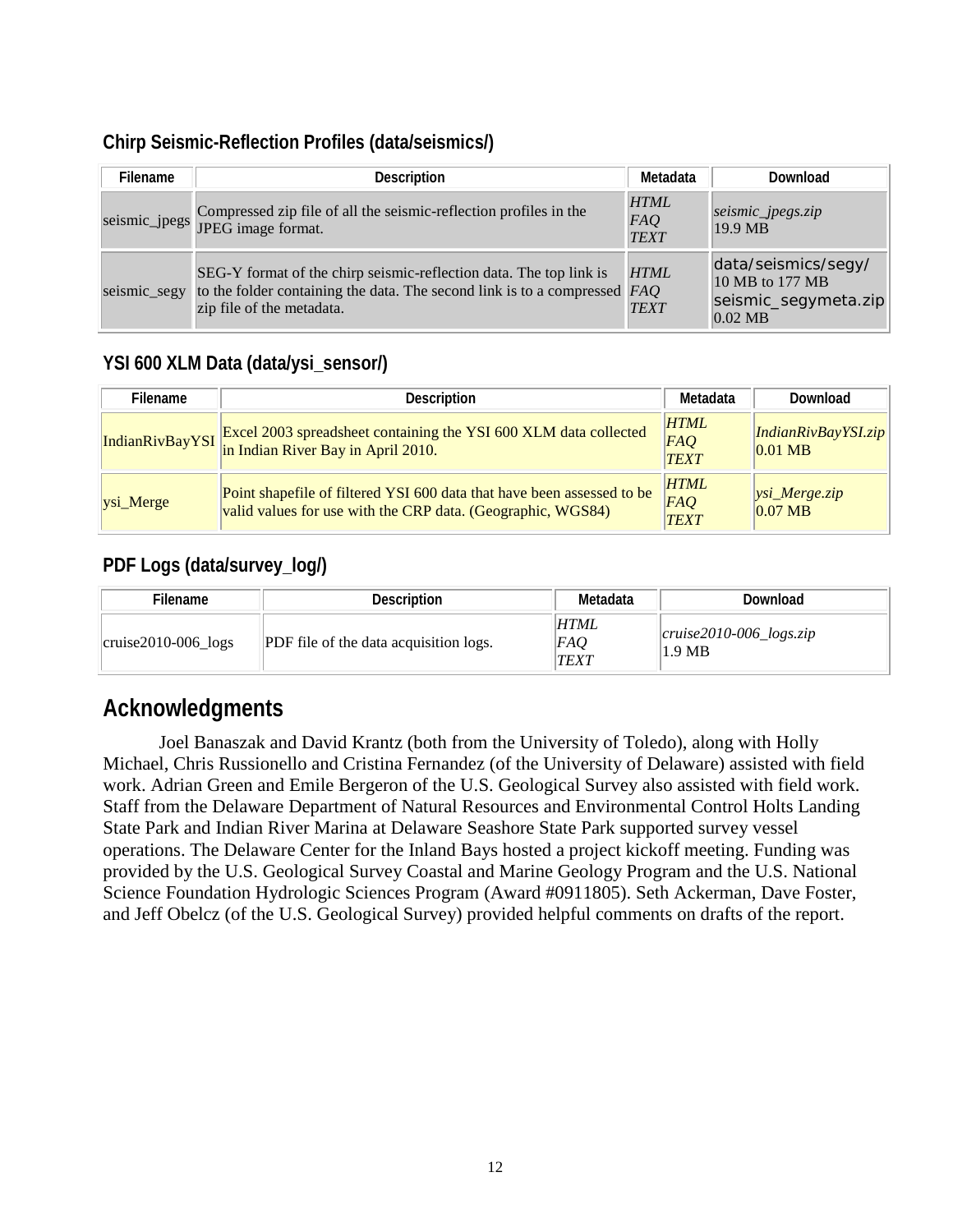## **References Cited**

- Advanced Geosciences, Inc., 2005, Instruction manual for EarthImager 2D, version 1.9.0, Resistivity and IP inversion software: Advanced Geosciences, Inc., 134 p., accessed at *<http://www.agiusa.com/>*. [Registration required.]
- Andres, A.S., 1992, Estimate of nitrate flux to Rehoboth and Indian River Bays, Delaware, through direct discharge of ground water: Delaware Geological Survey Open-File Report No. 35, 39 p. (Also available at *<http://www.dgs.udel.edu/sites/dgs.udel.edu/files/publications/OFR35.pdf>*.)
- Banaszak, J.F., 2011, Hydrostratigraphic framework for the surficial aquifer in the Indian River Bay, Delaware, Watershed: Master of Science Thesis, University of Toledo, 220 p.
- Böhlke, J.K., and Krantz, D.E., 2003, Isotope geochemistry and chronology of offshore ground water beneath Indian River Bay, Delaware: U.S. Geological Survey Water-Resources Investigations Report 03–4192, 37 p. (Also available at *<http://pubs.usgs.gov/wri/wri034192/>*.)
- Bratton, J.F., Böhlke, J.K., Manheim, F.T., and Krantz, D.E., 2004, Ground water beneath coastal bays of the Delmarva Peninsula—Ages and nutrients: Ground Water, v. 42, no. 7, p. 1021–1034. (Also available at *<http://onlinelibrary.wiley.com/doi/10.1111/j.1745-6584.2004.tb02641.x/abstract>*.)
- Cross, V.A., Foster, D.S., and Bratton, J.F., 2010, Continuous resistivity profiling and seismic-reflection data collected in 2006 from the Potomac River Estuary, Virginia and Maryland: U.S. Geological Survey Open-File Report 2009–1151, available at *<http://pubs.usgs.gov/of/2009/1151/>*.
- Cross, V.A., Bratton, J.F., Kroeger, K.D., Crusius, J., and Worley, C.W., 2013, Continuous resistivity profiling data from Great South Bay, Long Island, New York: U.S. Geological Survey Open-File Report 2011–1040, available at *<http://pubs.usgs.gov/of/2011/1040/>*.
- Delaware Department of Natural Resources and Environmental Control, 1995, A comprehensive conservation and management plan for Delaware's inland bays: Delaware Department of Natural Resources and Environmental Control, Dover, Del. (Also available at *[http://www.inlandbays.org/wp](http://www.inlandbays.org/wp-content/documents/comp_conservation_plan_for_the_inland_bays.pdf)[content/documents/comp\\_conservation\\_plan\\_for\\_the\\_inland\\_bays.pdf](http://www.inlandbays.org/wp-content/documents/comp_conservation_plan_for_the_inland_bays.pdf)*.)
- Fernandez, Cristina, Kroeger, K.D., Bratton, J.F., Russoniello, C.J., Musetto, Andrew, Andres, A.S., and Michael, H.A, 2011, Porewater salinity distribution and geochemical characterization beneath Indian River Bay, Delaware: National Ground Water Association Ground Water Summit, May 1–5, 2011, Baltimore, Md.
- Krantz, D.E., Manheim, F.T., Bratton, J.F., and Phelan, D.J., 2004, Hydrogeologic setting and ground water flow beneath a section of Indian River Bay, Delaware: Ground Water, v. 42, p. 1035–1051. (Also available at *<http://onlinelibrary.wiley.com/doi/10.1111/j.1745-6584.2004.tb02642.x/abstract>*.)
- Loke, J.H., 2000, Electrical imaging surveys for environmental and engineering studies—A practical guide to 2D and 3D surveys: Penang, Malaysia, University Sains Malaysia, 67 p.
- Manheim, F.T., Krantz, D.E., and Bratton, J.F., 2004, Studying ground water under Delmarva coastal bays using electrical resistivity: Ground Water, v. 42, no. 7, p. 1052–1068. (Also available at *<http://onlinelibrary.wiley.com/doi/10.1111/j.1745-6584.2004.tb02643.x/abstract>*.)
- Michael, H.A., Russoniello, C.J., Fernandez, Cristina, Musetto, Andrew, Myers, Kevin, Bratton, J.F., Andres, A.S., Krantz, D.E., Banaszak, J.F., Kroeger, K.D., and Konikow, L.F., 2011a, Spatial patterns in subsurface salinity and submarine groundwater discharge into Indian River Bay, Delaware: National Ground Water Association Ground Water Summit, May 1–5, 2011, Baltimore, Md.
- Michael, H.A., Fernandez, Cristina, Russoniello, C.J., Andres, A.S., Kroeger, K.D., Krantz, D.E., Banaszak, J.F., Musetto, Andrew, Myers, Kevin, Konikow, L.F., and Bratton, J.F., 2011b, Geologic and hydrologic control of porewater chemistry and submarine groundwater discharge into Indian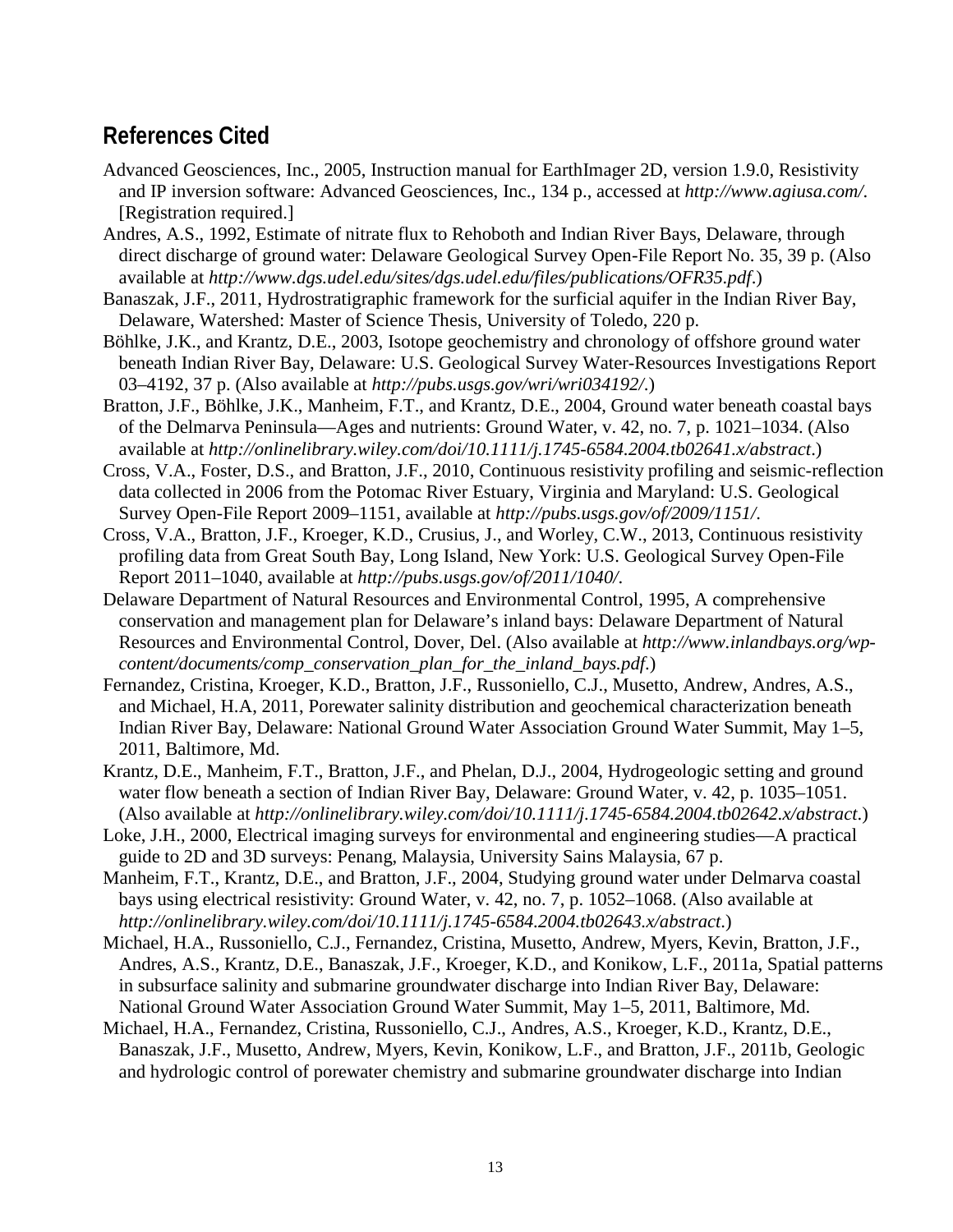River Bay, Delaware: Goldschmidt 2011 Conference, Prague, Czech Republic, August 14–19, p. 1462.

- Norris, M.W., and Faichney, A.K., eds., 2002, SEG Y rev 1 data exchange format, SEG Technical Standards Committee, release 1.0: Tulsa, Oklahoma, Society of Exploration Geophysicists, May 2002, 45 p. (Also available at *[http://www.seg.org/documents/10161/77915/seg\\_y\\_rev1.pdf](http://www.seg.org/documents/10161/77915/seg_y_rev1.pdf)*.)
- Russoniello, C.J., Fernandez, Cristina, Bratton, J.F., Banaszak, J.F., Krantz, D.E., Andrews, A.S., Konikow, L.F., and Michael, H.A., 2013, Geologic effects on groundwater salinity and discharge into an estuary: Journal of Hydrology.
- Scudlark, J.R., Jennings, J.A., Roadman, M.J., Savidge, K.B., Ullman, W.J., 2005, Atmospheric nitrogen inputs to the Delaware Inland Bays—The role of ammonia: Environmental Pollution, v. 135, no. 3, p. 433–443. (Also available at

*<http://www.sciencedirect.com/science/article/pii/S026974910400466X>*.)

- Stockwell, J.W., Jr., and Cohen, J.K., 2008, The *new* SU user's manual (version 4.0): Golden, Colorado, Center for Wave Phenomena—Colorado School of Mines, 153 p.
- Wang, L.T., McKenna, T.E., and DeLiberty, T.L., 2008, Locating ground-water discharge areas in Rehoboth and Indian River Bays and Indian River, Delaware using Landsat 7 imagery: Delaware Geological Survey, Report of Investigations No. 74, 11 p. (Also available at *[http://landsat.gsfc.nasa.gov/pdf\\_archive/UD\\_040708-ri74.pdf](http://landsat.gsfc.nasa.gov/pdf_archive/UD_040708-ri74.pdf)*.)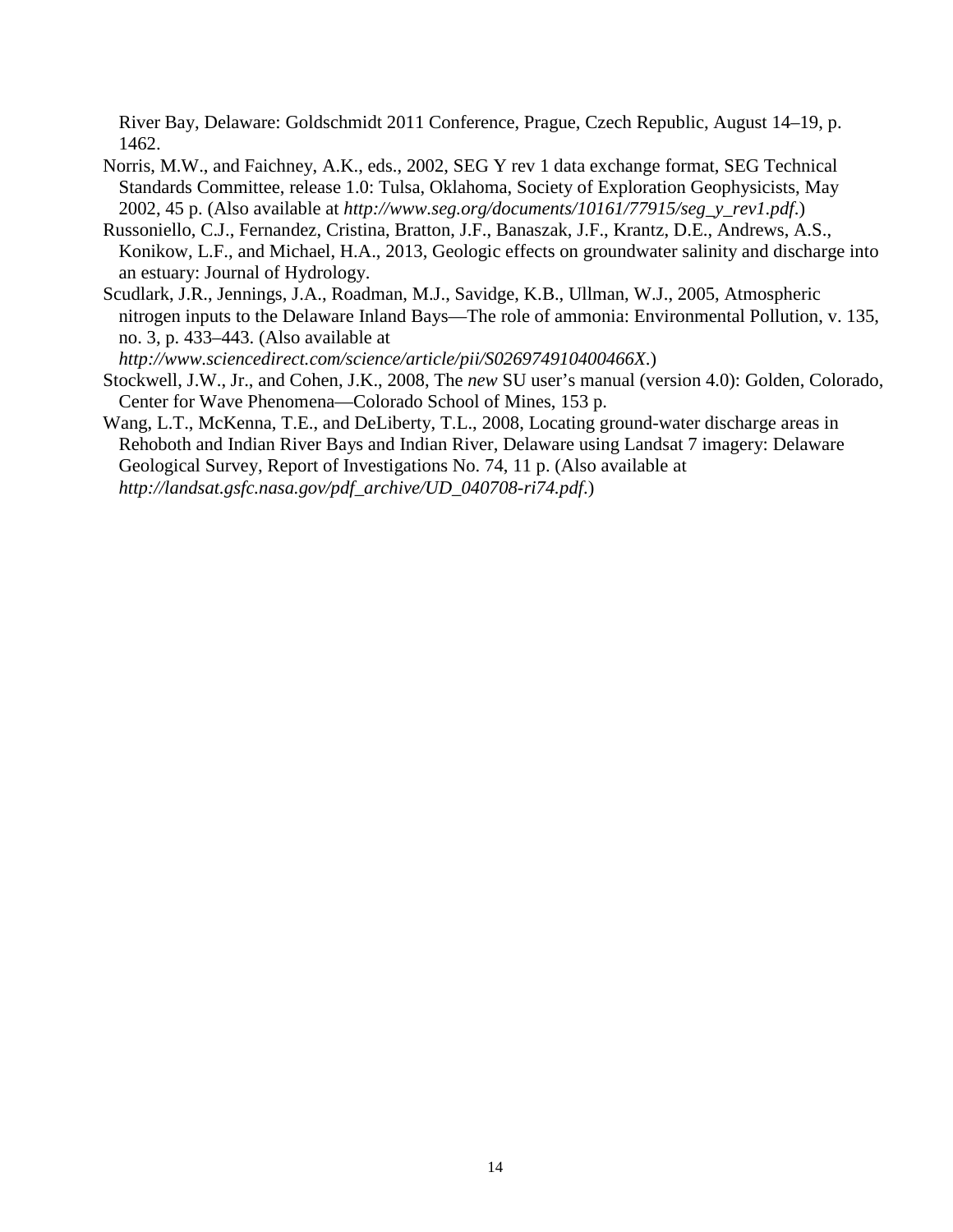## **Glossary**

**anomalies** Unusually high or low values or patterns.

**chirp seismic** A seismic system that transmits a linearly swept signal (from low to high), wide band frequency modulated (FM) pulse in the water. When the reflections are received they are processed to remove the FM carrier signal.

**conductivity** The ability of a material or mixture to carry an electrical current.

**dipole** A pair of positive and negative charges separated by a small distance.

**draft** A nautical term describing the depth of an object on a ship below the water surface, often the bottom or keel of the ship.

**eutrophication** An increase in the concentration of dissolved nutrients in a water body that increases growth or algae, often to a harmful degree and often caused by human influences.

**geophysical** Relating to the application of surface or borehole measurements, often using sound or electrical energy, to determine or infer the subsurface properties of land and water bodies.

**groundwater** Water located beneath the ground surface or sediment surface in pore spaces and fractures.

**interpolated** Interpreted conditions between locations of measured data.

**inversion** The process of working backwards from measured properties, such as electrical resistivity, to reconstruct the actual conditions that yielded the measurements.

**Julian day** Day of the year measured from January 1, without regard to months.

**linearized** Converted from an irregular or curved path into a straight line to simplify computations.

**paleochannel** Depressions cut by rivers into underlying material during periods of lower sea level, and now submerged by rising sea level and often partially or fully buried by sediments.

**peat** Organic-rich sediment deposited beneath wetlands.

**potential** The property of electrical potential energy divided by electrical charge, usually measured in volts.

**profile** A cross-section produced from geophysical data.

**pseudosection** An image plotting apparent electrical resistivity data against position along a traverse line; this image is produced as an intermediate step to reconstructing the true electrical properties and geometry of a measured transect.

**resistivity** A measure of how strongly a material or mixture opposed the flow of electric current through it.

**saline** At or near the saltiness of seawater.

**SEG-Y** An open standard file format developed by the Society of Exploration Geophysicists for storing geophysical data.

**seismic reflection** A geophysical technique that used sound waves to detect variations in geologic properties below the Earth's surface.

**shapefile** A data format commonly used for geographic information system files.

**starboard** A nautical term for the right side of a ship when facing toward the front (bow).

**streamer** A cable towed behind a ship that contains electrodes or acoustic sensors.

**surface water** Water occurring in the form of a stream, river, lake, estuary, or ocean.

**trackline** An individual segment of a larger marine geophysical survey, often assigned a sequential number that corresponds to the order in which that interval of data was collected.

**voltage** The driving force that moves an electrical current between two points, measured in volts.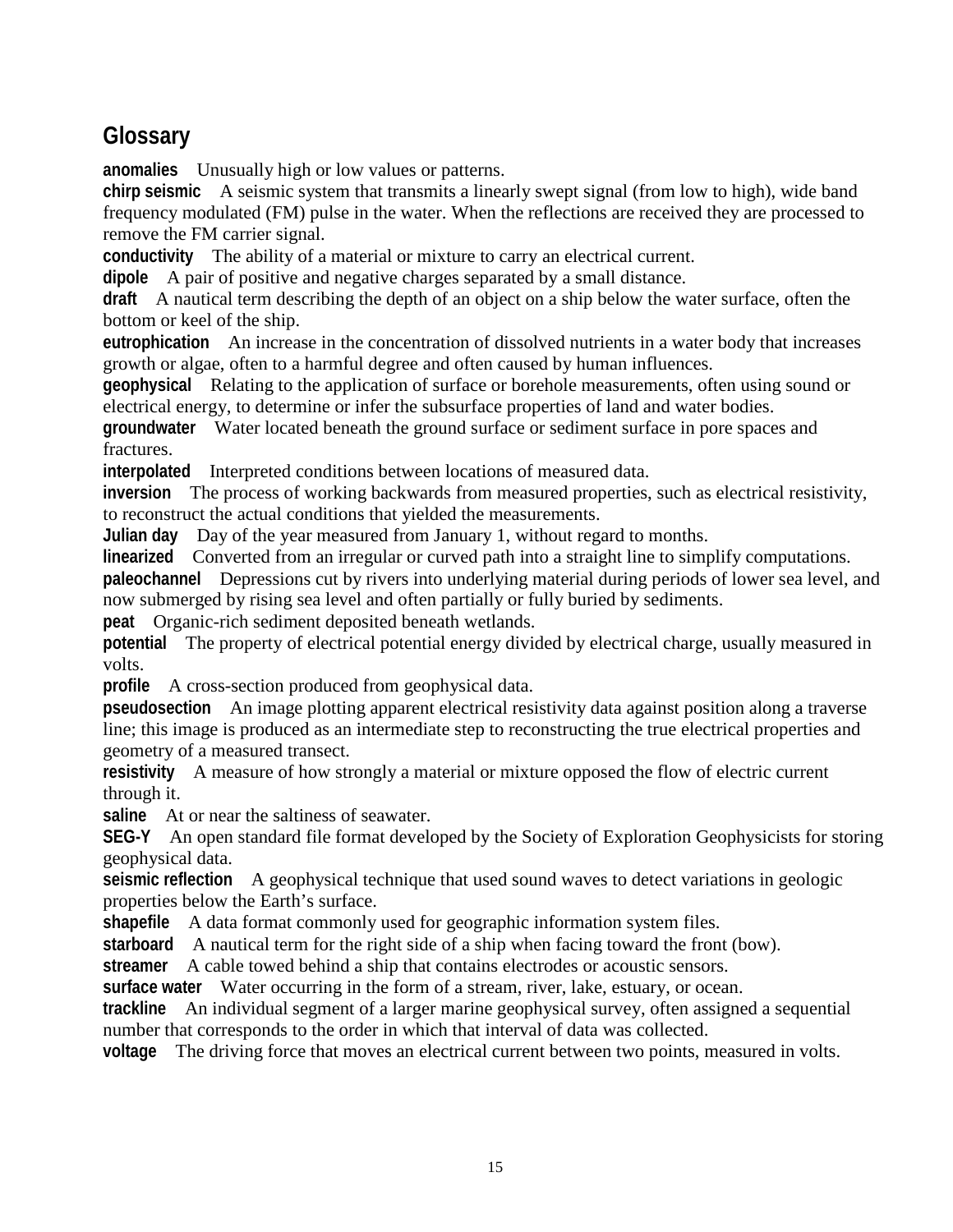## **Figures**



Figure 1. Location map showing the continuous resistivity profiling (CRP) tracklines of the survey in Indian River Bay, Delaware, in April 2010. A subset of these lines was also surveyed using a chirp seismic system (pink lines).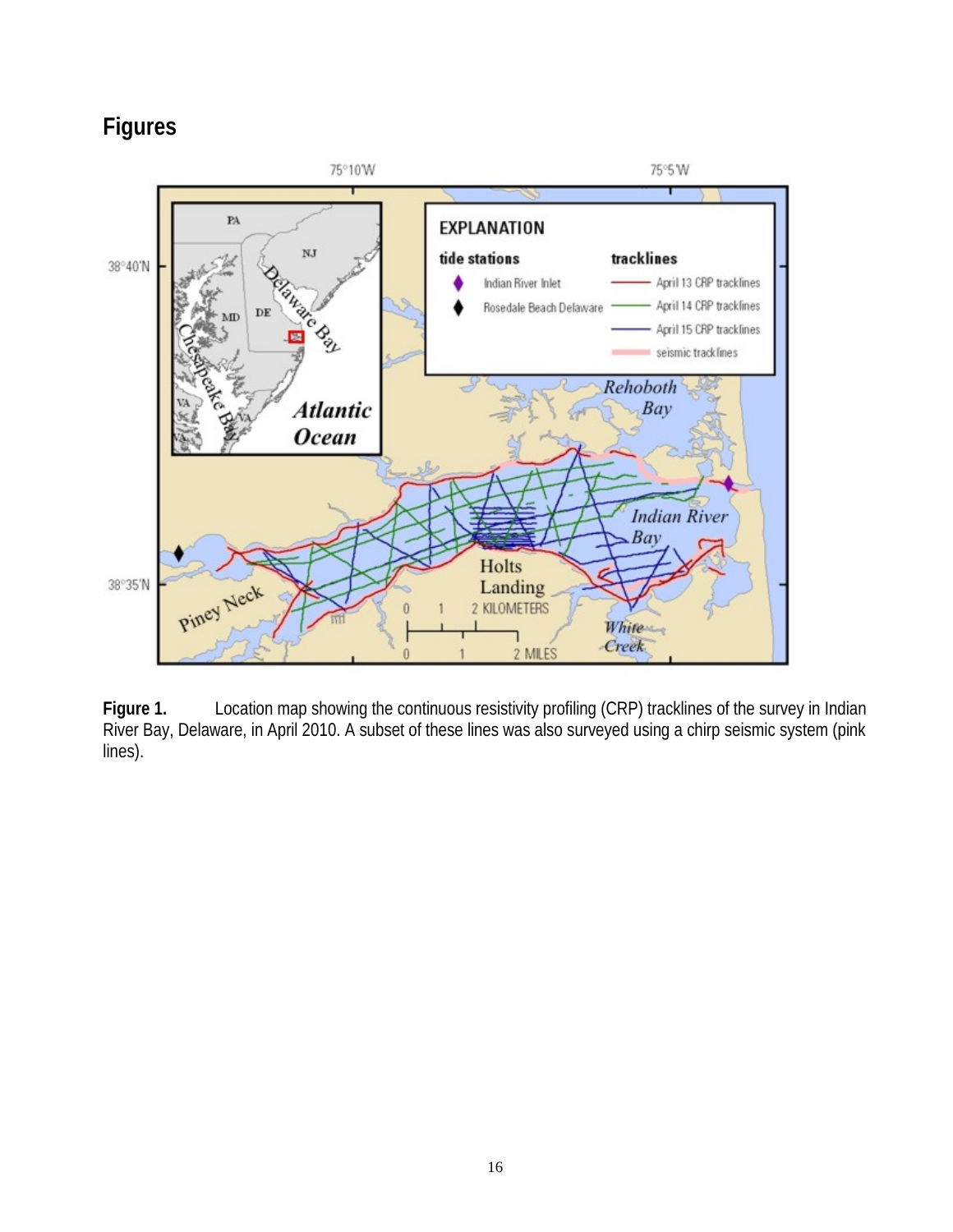

**Figure 2.** Photograph of the continuous resistivity profiling streamer deployed behind the survey boat. Foam flotation is attached to the cable between each electrode. Photograph by Adrian Green, U.S. Geological Survey.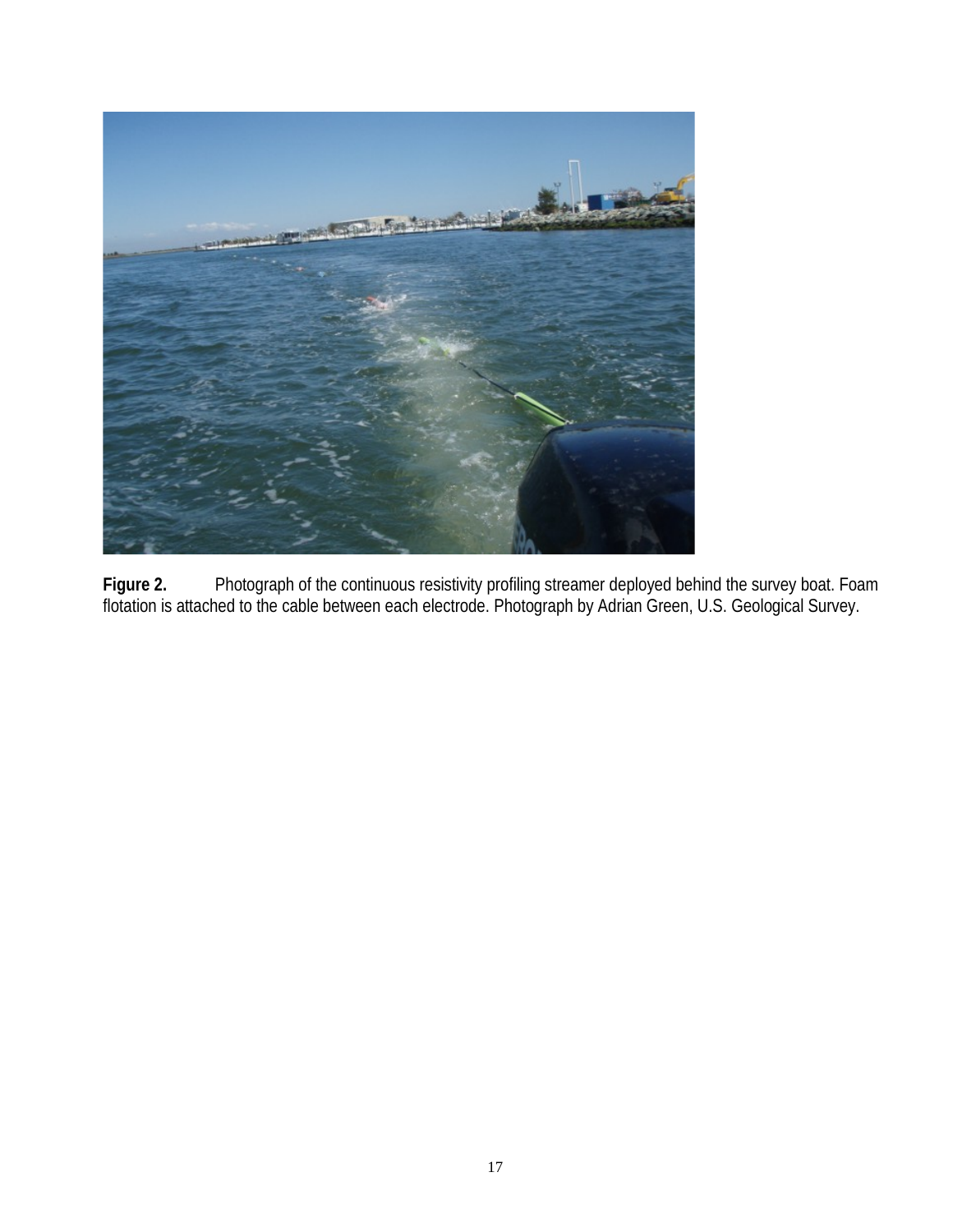

Figure 3. Photograph of the continuous resistivity profiling data acquisition system in a small survey boat (photograph is from a different survey). The yellow box on the left side of the photograph is the Advanced Geosciences, Inc. SuperSting R8 Marine resistivity meter, the black box in the middle manages the battery power to the system, and the yellow box on the right side contains the Lowrance Global Positioning System-enabled fathometer. Photograph by John Bratton, National Oceanic and Atmospheric Administration.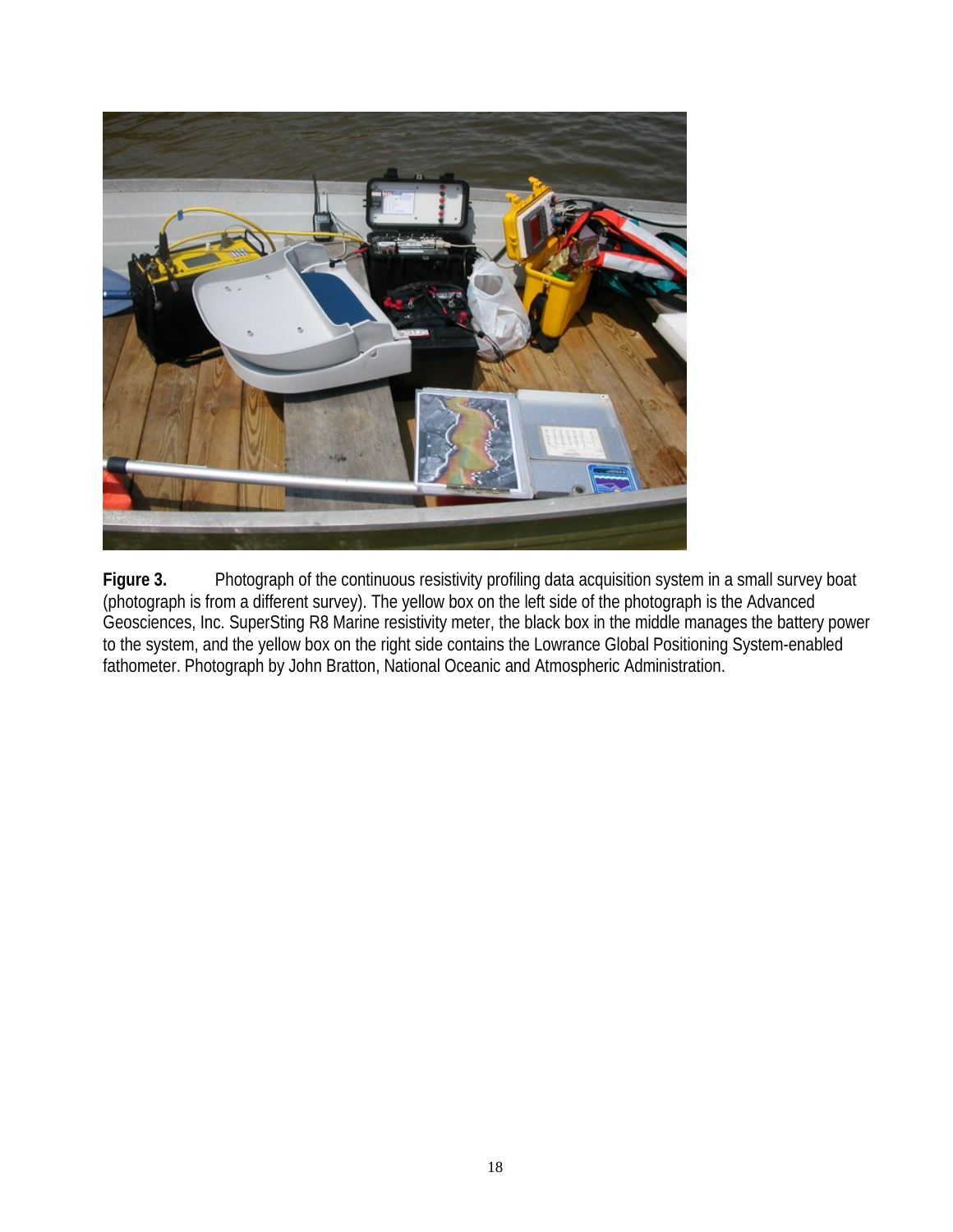

**Figure 4.** Photograph of the SB-424 chirp seismic transducer on the deck of a survey ship (photograph is from a different survey). Photograph by Charles Worley, U.S. Geological Survey.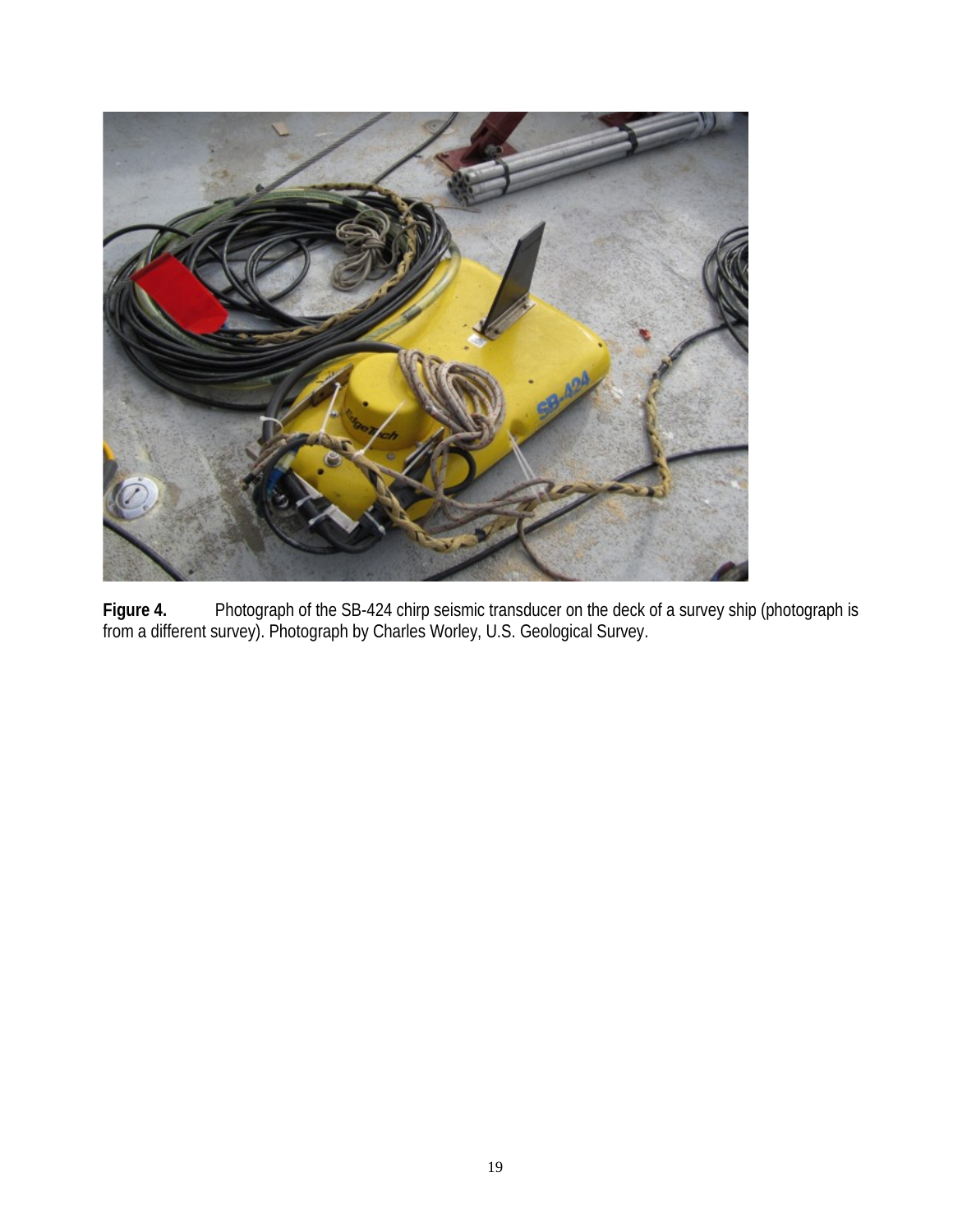



Figure 5. Oblique view of a horizontal slice through a three-dimensional model developed using continuous resistivity profiling data from the Indian River Bay collected in April 2010. The slice represents a constant depth of 8 meters below sea level. Warmer colors (yellow, orange, and red) represent regions with submarine groundwater of low salinity (high resistivity). The location map shows the bounds of the three-dimensional model in light gray. The Easting represent Universal Transverse Mercator Zone 18 coordinates.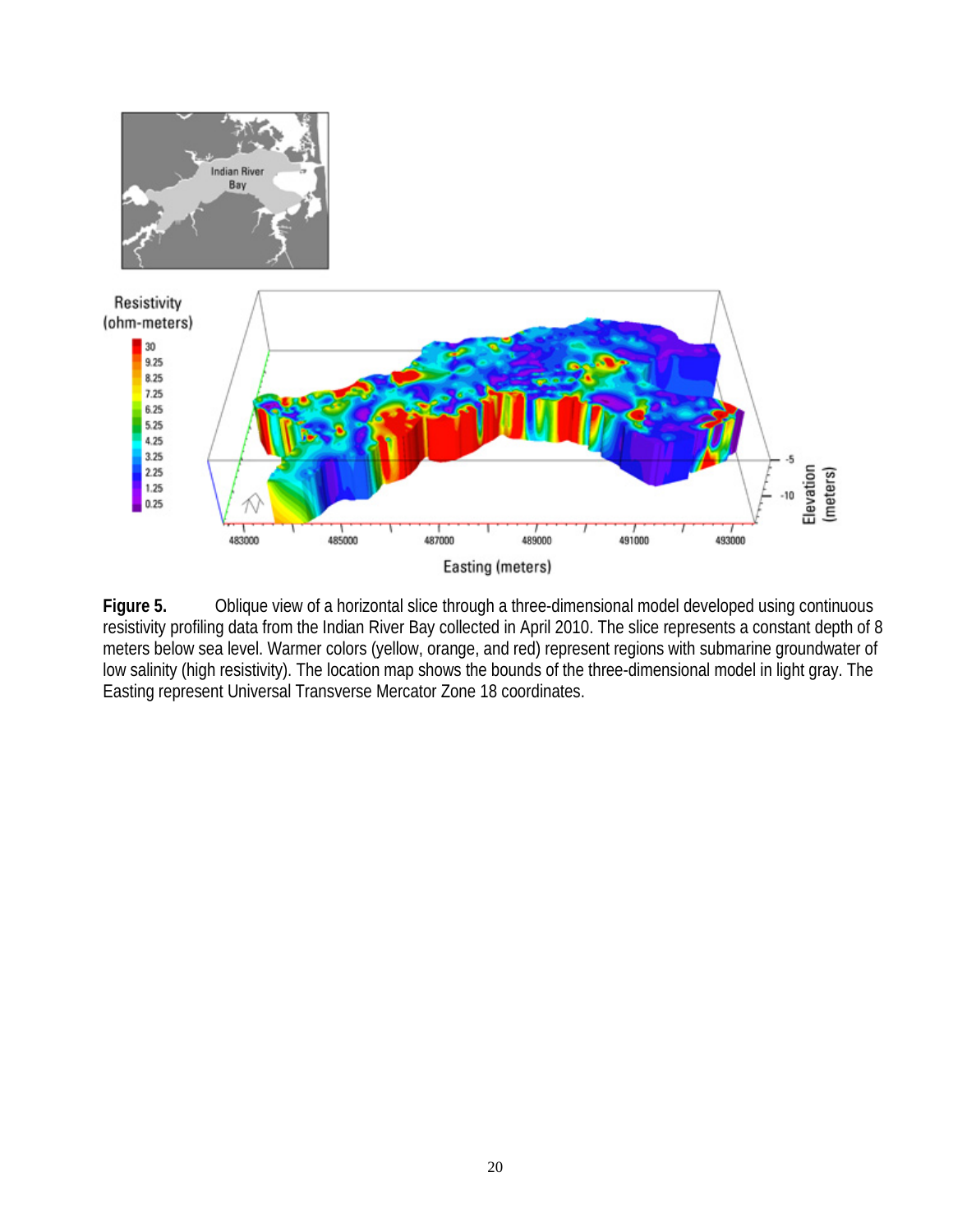

Figure 6. Perspective view from above of continuous resistivity processed data from the shore-parallel surveys collected off Holts Landing. The location map shows the bounds of the perspective view in Indian River Bay. The background orthophoto image was acquired from the Delaware Geological Survey (accessed May 2010, *<http://datamil.delaware.gov/>*).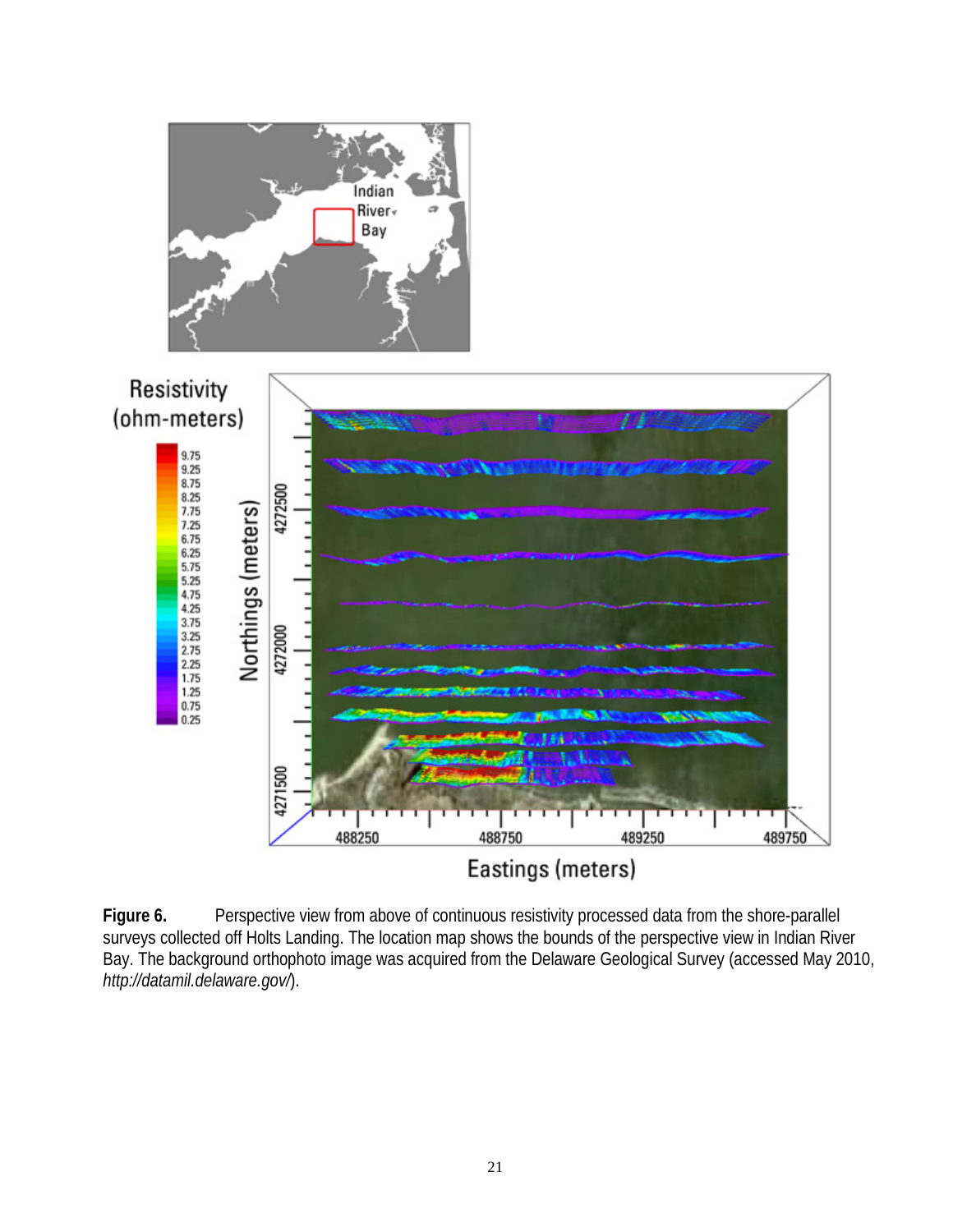

Figure 7. Cross-section view of a vertical slice through a three-dimensional model of the continuous resistivity profile data. The perspective is facing offshore (north). A high-resistivity (fresh groundwater represented by red colors) anomaly to the left (west) lies beneath a filled paleochannel shown in figure 8. The red line in the location map marks the position of the slice. Vertical exaggeration is  $40 \times$ .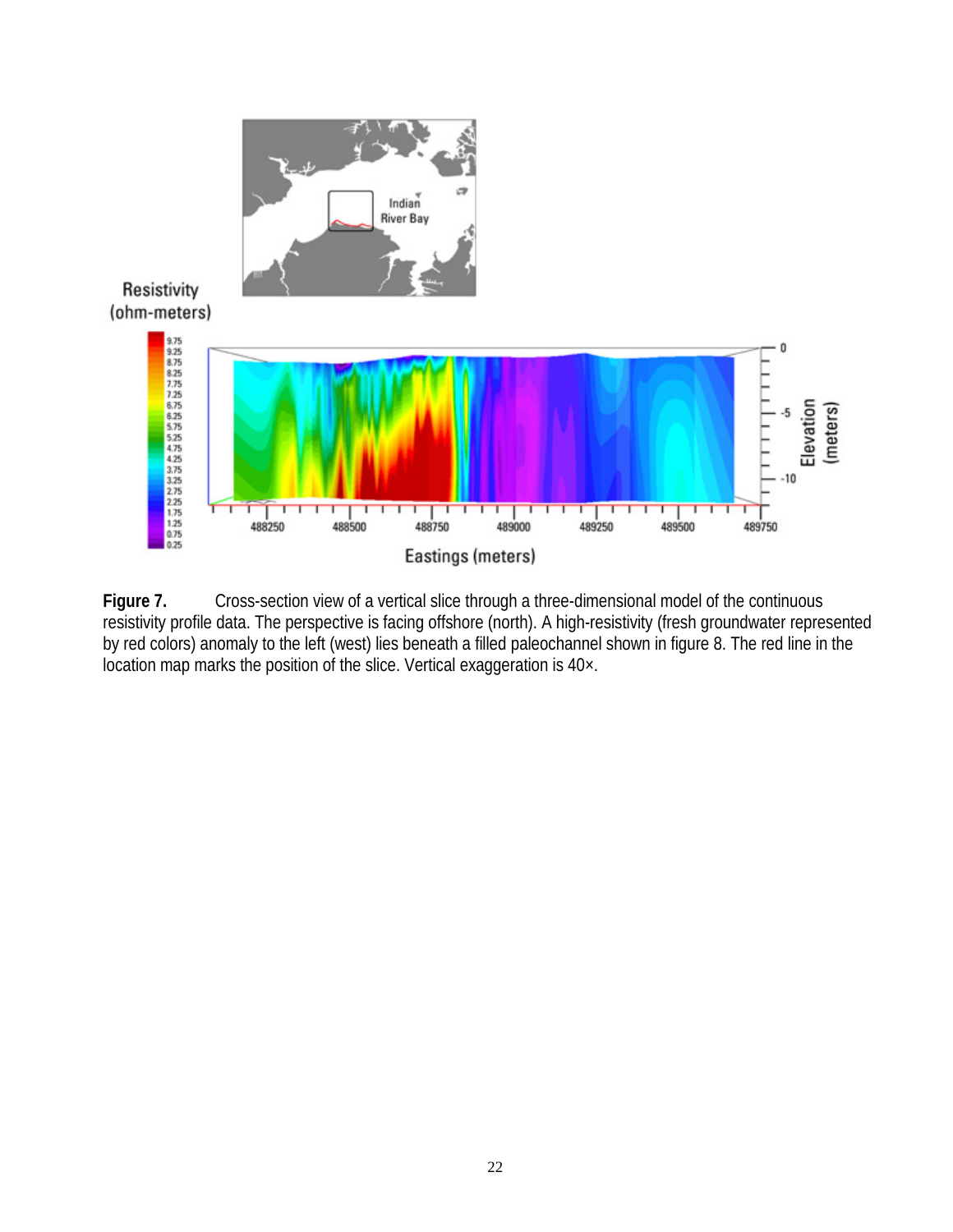

**Figure 8.** Chirp seismic-reflection profile collected near the Holts Landing shoreline along the same traverse (as indicated by the red line in the location map) and with the same perspective as figure 7. The seismic profile shows a complex paleochannel 2 to 4 meters deep on the left side of the image (west), which corresponds with the position of the high-resistivity anomaly shown in figure 7. Vertical exaggeration is 40x, 1500 meters per second was used to convert two-way travel time to depths.